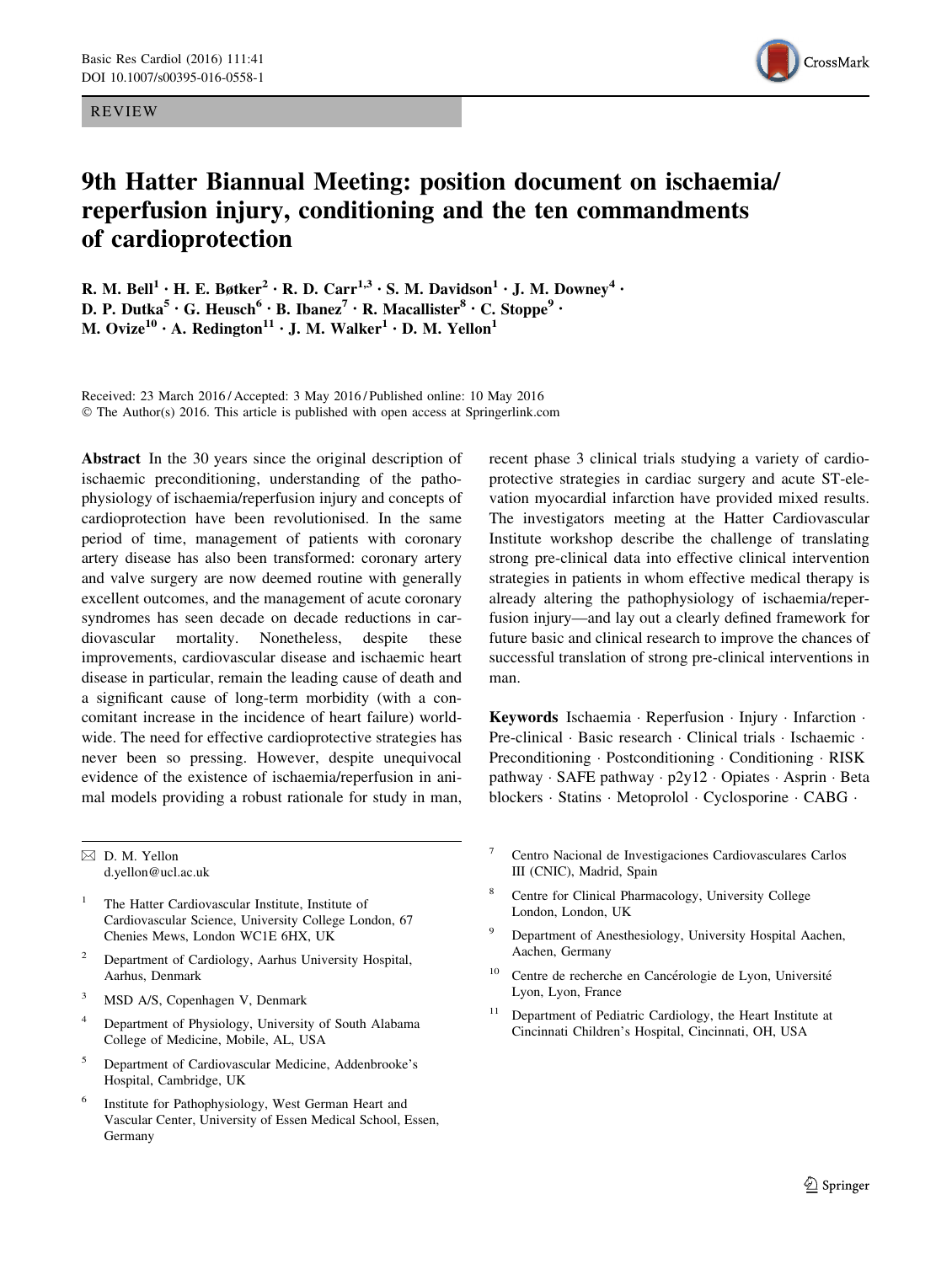Valve replacement - Cardiac surgery - Mitochondrial transition pore - Necrosis - Apoptosis - Necroptosis - Autophagy - Pyroptosis - DNA

## Background

Since the original description of ischaemic conditioning by Murry, Jennings and Reimer in 1986 [\[56](#page-11-0)], the understanding of the mechanisms of cell death arising from injurious ischaemia and reperfusion injury has been transformed: no longer a purely necrotic model, it is now recognised as a complex, multifaceted pathophysiological process [[37\]](#page-10-0), involving not only necrosis, but also cellular signalling, apoptosis, necroptosis [\[16](#page-9-0)] and the complex interaction of autophagy  $[15]$  $[15]$  through to inflammatory injury and pyroptosis [[78\]](#page-12-0) (Fig. 1). In parallel, identification of numerous pharmacological targets, both in modifying cell death pathways and in up-regulating canonical conditioning signalling Reperfusion Injury Salvage Kinase (RISK) [[30\]](#page-10-0) and Survivor Activating Factor Enhancement (SAFE) [\[48](#page-11-0)] pathways that culminate in the inhibition of the mitochondrial transition pore (mPTP, Fig. [2\)](#page-2-0) have provided irrefutable proof of the existence of reperfusion injury following injurious ischaemia in animal models [[32\]](#page-10-0). Moreover, the evolution of remote ischaemic conditioning the phenomenon whereby transient ischaemic stress of one organ can lead to protection of another, remote organ such as the heart against injurious ischaemia/reperfusion injury [[33,](#page-10-0) [47](#page-11-0)] as a putative therapeutic intervention that can be applied prior to or immediately upon onset of reperfusion has supported the existence of ischaemia/reperfusion injury in man—both in proof-of-concept and meta-analysis of phase 2 clinical trials [[46\]](#page-11-0).

Over the concomitant period of time, clinical epidemiological data have clearly demonstrated what all practicing cardiologists already knew: the rates of cardiovascular mortality have been falling year-on-year over the last three decades [[55,](#page-11-0) [64\]](#page-11-0)—through a combination of social changes secondary to health education, improving primary and secondary prevention and improved management of acute coronary syndromes—not least through the introduction of primary percutaneous intervention (PCI) and optimised medical therapy. Nonetheless, while the efforts of cardioprotective strategies such as primary PCI have led to reduced early cardiovascular mortality, the ''cardioprotection paradox'' has been the incremental increase in the number of patients living with the consequence of myocardial injury: ischaemic cardiomyopathy and heart failure [[10,](#page-9-0) [55\]](#page-11-0). Ischaemic injury is the leading aetiology of heart failure worldwide [\[55](#page-11-0)] and given that the propensity to develop heart failure is related to the extent of the



Fig. 1 Cartoon of injurious ischaemia/reperfusion injury and the different forms of cell death. Necrosis is the prototypical form of cell death resulting from prolonged ischaemia. Through high-energy phosphate depletion, the cells cease to maintain electro-chemical gradients and the cells and the intracellular organelles swell. Histologically, the cytoplasmic membranes become progressively more lucent, before rupturing leading to the dispersal of cellular contents into the extracellular space (although the nuclei may persist). The cellular contents, including both nucleic and mitochondrial DNA, form damage associated molecular patterns (DAMPs); signals that are also released into the extracellular space by necroptosis. Sharing features with necrosis and programmed cell death, apoptosis, necroptosis involves the recruitment of cellular pathways (typically through receptor-interacting protein kinase (RIPK)), that may be activated through the dissipation of DAMPS from neighbouring necrosed cells. Like necrosis, but unlike apoptosis, the cell membrane does not remain intact, and may lead to the release of further DAMPS. The ensuing inflammatory reaction can then lead to pryoptosis inflammatory cytokine mediated injury. The consequence of the spreading wave of dying cells, like toppling dominos, is likely responsible for the formation of the characteristic confluent myocardial infarct. Apoptosis, in contrast, is the ordered process of cell death, through the successful completion of an ordered cellular shutdown and compartmentalisation of potentially injurious cellular contents that prevents unintended injury to neighbouring cells. Autophagy plays a role in the house keeping of healthy cells, removing senescent proteins and organelles, such as mitochondria (mitophagy). During ischemia/reperfusion injury, autophagy may be a double-edged sword: while autophagy may remove terminally injured and dangerous organelles and oxidised proteins, contributing to energy recovery in reperfusion, excess autophagy may be linked to apoptosis and excessive substrate degradation

primary myocardial injury [[52\]](#page-11-0), it is clear that further intervention to reduce the initial myocardial injury is not only desirable, but also necessary.

Ischaemic and pharmacological conditioning strategies are promising interventions for further improving outcomes, particularly for patients suffering from acute myocardial ischaemia/reperfusion injury resulting from ST-elevation myocardial infarction [\[69](#page-11-0)]. However, over the last 12 months, a number of phase 3 clinical trials studying cardioprotective modalities in a variety of clinical settings have been published, the results of which have not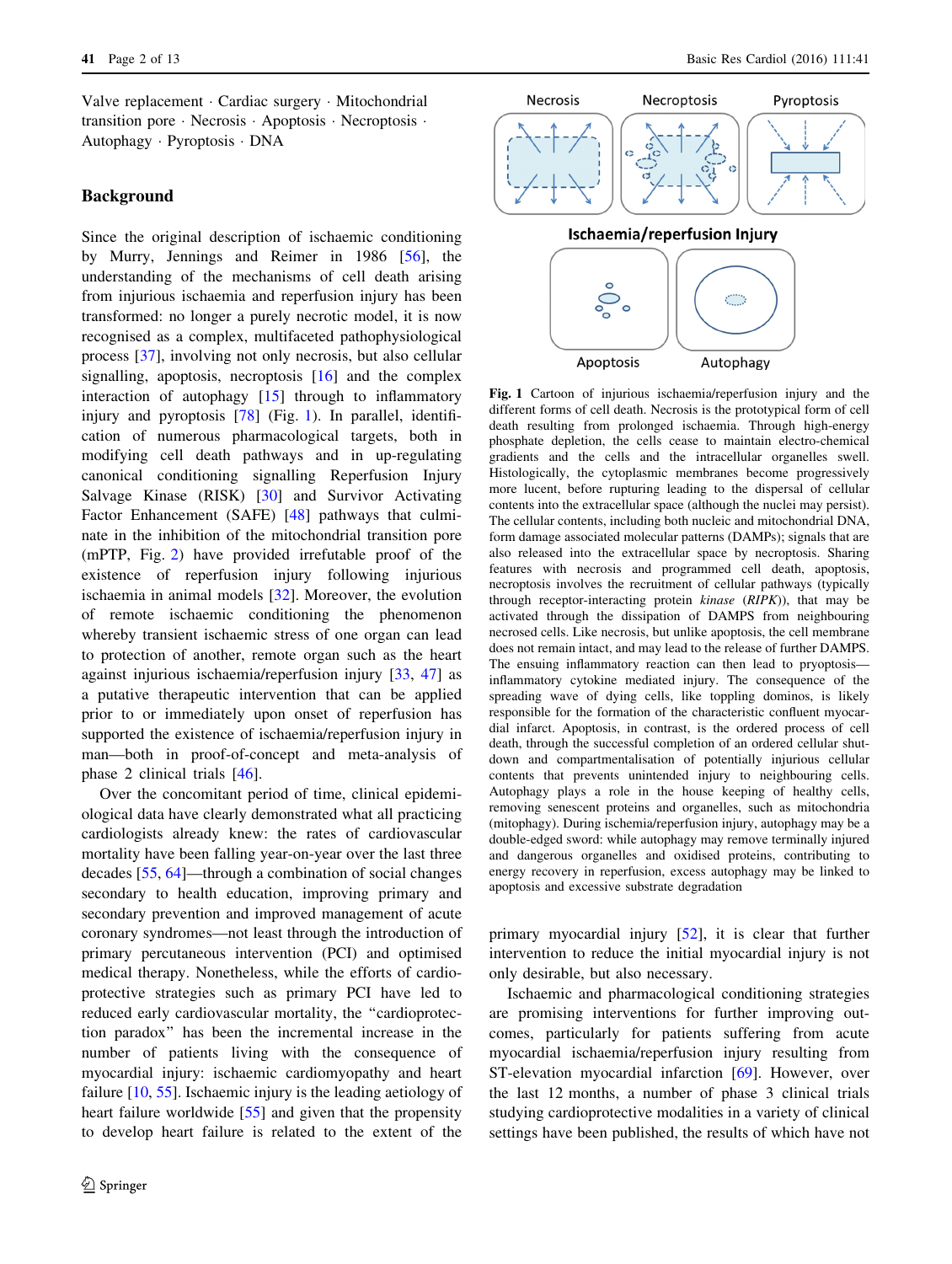<span id="page-2-0"></span>

Fig. 2 Reperfusion Injury Salvage Kinase (RISK) and Survivor Activating Factor Enhancement (SAFE) pathway model of ischaemic conditioning. The acute ischaemic stress of non-injurious ischaemia leads to the release of multiple stress-inducible factors that may activate through G-protein coupled receptors (GCPR) or receptor tyrosine kinases (RTK) to induce the RISK cascade, or through inflammatory cytokines via the glycoprotein 130 (gp130) or tumour necrosis factor receptor (TNFR) to activate the SAFE pathway. The resulting signalling cascade then impacts upon mitochondria, potentially inhibiting the mitochondrial permeability transition pore

been universally positive in demonstrating the anticipated benefits in cardiovascular outcome.

# Remote ischaemic conditioning in cardiac surgery

Two recent large clinical outcome studies investigating the role of remote ischaemic preconditioning in cardiac surgery have been contemporaneously published in the New England Journal of Medicine. Remote Ischaemic Preconditioning for Heart Surgery (RIPHeart) [[54\]](#page-11-0) and Effect of Remote Ischaemic Preconditioning on Clinical Outcomes in CABG Surgery (ERICCA) [[27\]](#page-10-0). Both of these studies sought to determine the efficacy of remote ischaemic conditioning (four cycles of 5 min upper limb ischaemia wrought by inflation of a blood pressure cuff to 200 mmHg and 5 min reperfusion with cuff deflation) in patients undergoing open-heart surgery and on-pump cardio-pulmonary bypass. With broadly similar primary end-points of death (any cause in RIPHeart, cardiovascular in ERICCA), rates of non-fatal MI and cerebrovascular accident, neither study was able to demonstrate a positive outcome for these

(mPTP) and other mitochondrial proteins such as connexin-43 (Cx43), or via the nucleus to induce, through promotors, new protein synthesis. PI3K (Phosphoinositide 3-kinase), Akt [Serine/threonine kinase (protein kinase B)], eNOS (Endothelial nitric oxide synthase), ERK (Extracellular signal-regulated kinases), JAK (Janus Kinase), MEK (Mitogen-activated protein kinase kinase), NO (Nitric oxide), p70S6K (p70 S6 ribosomal protein kinase), PKC (Protein Kinase C), Ras/Raf (small GTPase proteins), STAT (Signal transducer and activator of transcription)

measures. Curiously, in contrast to earlier clinical CABG trials, even differences in troponin release were not significantly different between control and active treatment groups. The reasons for the inability of these trials to reproduce the clear efficacy of basic and earlier, smaller clinical trials are unclear. One potential explanation may be an interval improvement in surgical and anaesthetic management protocols that has led to improved cardiovascular morbidity and mortality outcomes that has been observed over the last three decades [[60,](#page-11-0) [66](#page-11-0)]. Indeed, recent innovations in surgical myocardial preservation techniques, such as combined antegrade and retrograde myocardial perfusion during bypass, are associated with smaller perioperative myocardial injury [\[12](#page-9-0)]. Thus speculatively, optimisation of surgical and anaesthetic techniques may have led to a progressively smaller peri-procedural myocardial injury in patients undergoing CABG and valve surgery in recent years. With smaller peri-procedural injury, a type 1 statistical error is the likely consequence for studies in which power calculations are based on historical measures of myocardial injury and complications. Reduction of peri-procedural injury represents a genuine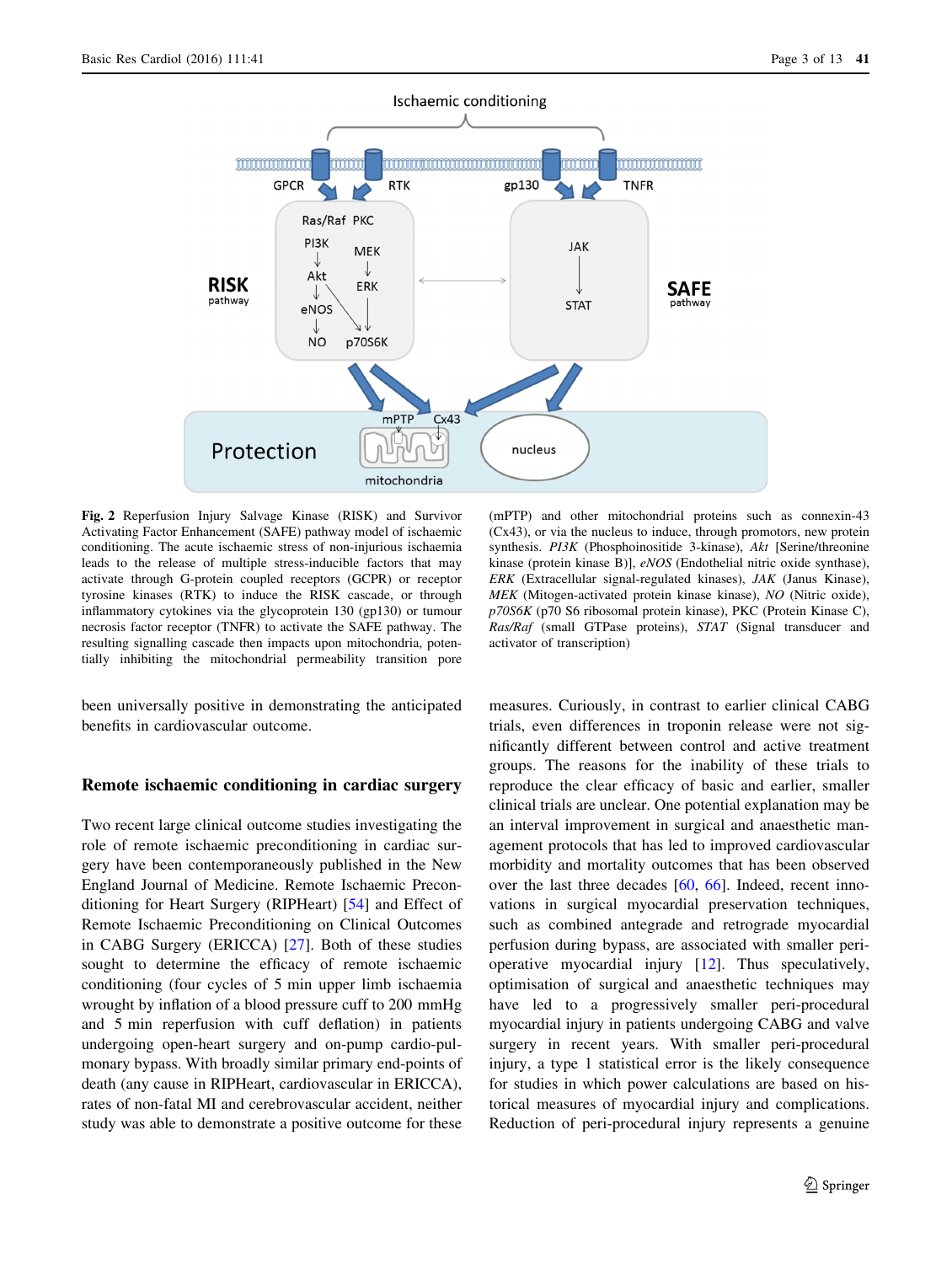success for current surgical, anaesthetic and medical management strategies for the benefit of patients, but it also presents a diminishing target for additional benefit from conditioning-type cardioprotective interventions.

The converse argument is that current anaesthetic practice may be interfering with the cardioprotective mechanisms triggered by interventions such as remote ischaemic conditioning. Support for such a hypothesis can be found in comparable troponin release profiles in studies published over the last decade. Early, proof of concept trials consistently demonstrate an approximate 30 % reduction in the area under the troponin release profile curve over 48–72 h—with Troponin-T (TnT) peaks at 6–12 h consistently in the range of 700 ng/L in control patients. Interestingly, control patients in both RIPHeart and ERICCA have comparable TnT release profiles to these historical trials, but in contrast to the earlier studies, remote ischaemic preconditioning had lost its efficacy in reducing the release of this biomarker (ERICCA had a 10 % lower total troponin T release in patients who received remote ischemic preconditioning, an effect that was lost following multiple imputation analysis for missing data points). It has been argued that anaesthetic agents such as propofol may interfere with the canonical conditioning pathway [[44\]](#page-10-0) and more than 90 % of patients in ERICCA and all by protocol in RIPHeart, received propofol in preference to volatile anaesthesia. While the role of propofol is contentious (potentially cardioprotective in some settings, but largely neutral in CABG [\[62](#page-11-0)]) and biomarker release is not a clinical outcome, it may be relevant that absence of attenuation of troponin release by RIPC occurred in the two studies that did not demonstrate an outcome benefit, implicating a loss of biological effect [\[34](#page-10-0)]. Therefore, despite the neutral outcomes of RIPHeart and ERICCA, important questions remain unanswered in the context of cardiac surgery and the optimal anaesthetic management in the pre-, peri- and post-operative phases. Moreover, various peri-operative anaesthetic management strategies, from propofol anaesthesia to the administration of nitric oxide donors [e.g., intravenous glyceryl tri-nitrate (GTN) [[42\]](#page-10-0); currently prospectively investigated in the ERIC-GTN trial [\[26](#page-10-0)]], require systematic careful investigation. In the presence of a cocktail of anaesthetic agents that may both inhibit canonical conditioning and are themselves cardioprotective, it is perhaps unsurprising that the demonstration of additional protection has become extremely difficult and perhaps also unnecessary. Moreover, there are concerns regarding both the nature of periprocedural myocardial injury (i.e., how much is due to ischaemia/reperfusion injury versus direct mechanical tissue injury and perioperative inflammation) and the relevance of the relatively small release of troponin seen following cardiac surgery to clinical outcome has consequently cast doubt on the relevance of modern cardiac surgery as a model in which to test cardioprotective strategies, although the impact of conditioning strategies upon other post-surgical endpoints such as quality of life [\[22](#page-10-0)] has yet to be fully evaluated. The group considered that conditions that lead to greater myocardial injury (for example, acute ST-elevation myocardial infarction) would represent a better target for clinical study, with the potential for greater response to cardioprotective strategies in which to demonstrate efficacy.

Therefore, while further investigations into the myocardial benefit of remote ischaemic conditioning in cardiac surgery are not a high priority, it was felt by the group that close scrutiny and a more structured investigation into the optimal anaesthetic management of CABG patients is certainly warranted.

# Pharmacological cardioprotection in ST-elevation myocardial infarction

Two phase 3 clinical studies investigating the efficacy of two disparate pharmacological approaches in ST-elevation myocardial infarction (STEMI) patients were discussed: the Effect of METOprolol in cardioprotection During an Acute Myocardial Infarction (METOCARD-CNIC) [[38\]](#page-10-0) and Cyclosporine to ImpRove Clinical oUtcome in STelevation myocardial infarction patients (CIRCUS) [[20\]](#page-9-0) trials.

METOCARD-CNIC, a randomised, single-blinded, nonplacebo-controlled clinical trial investigating the efficacy of metoprolol (a beta1-selective blocker) in attenuating infarct size in patients undergoing primary PCI for STEMI, was powered to demonstrate a 16 % reduction of infarct size with metoprolol administration compared to control, as measured by cardiac MRI. The study was positive, demonstrating a 20 % reduction of infarct size and concomitant biologically plausible improvements in secondary endpoints including ejection fraction and cardiac enzyme release. METOCARD-CNIC has been followed by the EARLY  $\beta$ -blocker administration before primary PCI in patients with ST-elevation myocardial infarction (EARLY-BAMI) study. Addressing the limitations of the earlier METOCARD-CNIC study, this is a randomised placebocontrolled, multi-centre, multinational trial but, at the time of the meeting, the study had not reported. There are further differences between the studies that may have an impact upon outcomes: EARLY-BAMI is recruiting patients with less restrictive inclusion criteria (infarcts of any location and up to 12 h after pain onset, compared to anterior STEMI only and 6 h in METOCARD-CNIC). The timing and dose of metoprolol administration in the 2 trials are also dissimilar: EARLY-BAMI has a 10 mg target dose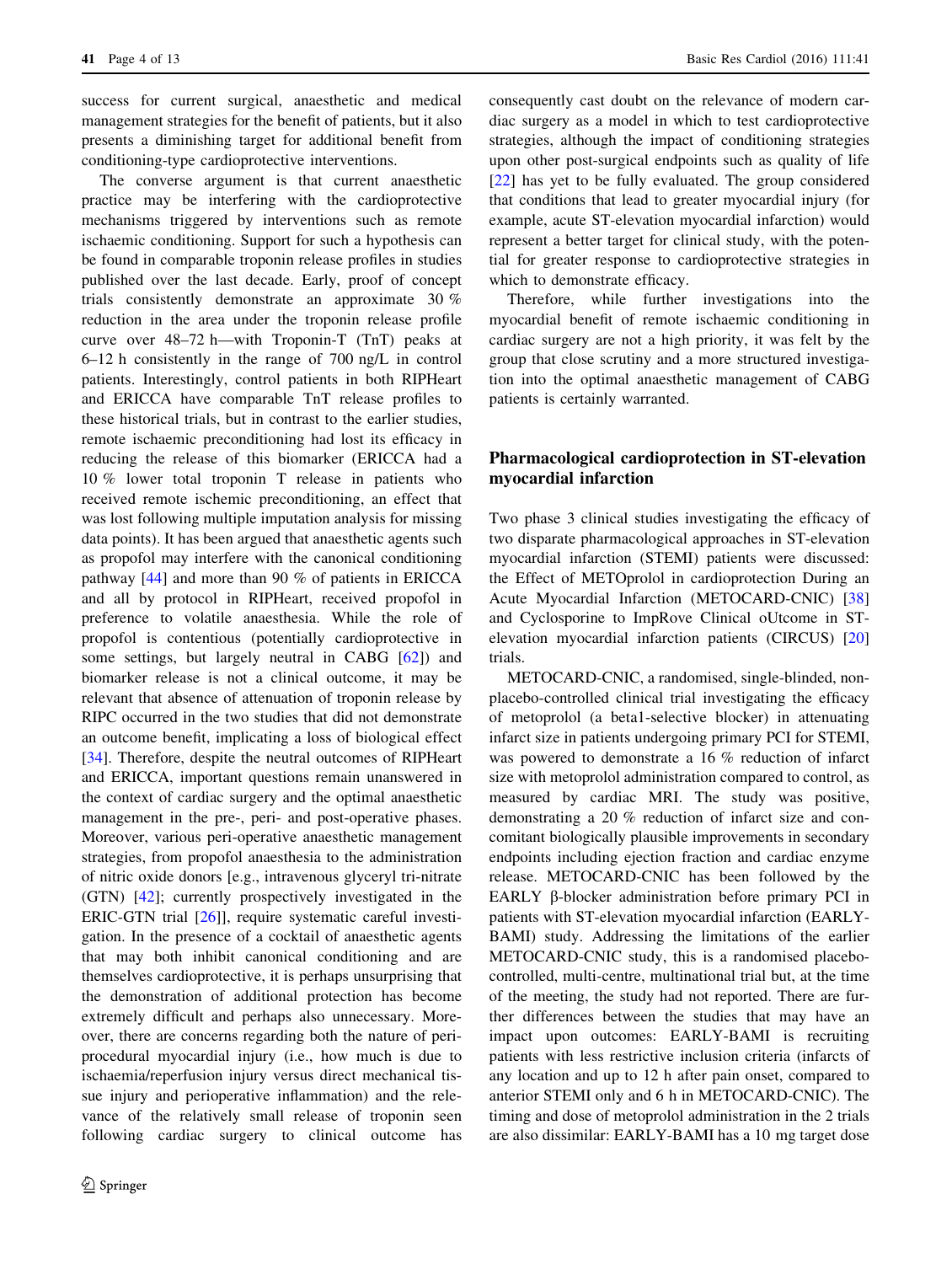of metoprolol (15 mg in METOCARD-CNIC), and the second bolus of medication is given immediately before reperfusion (in METOCARD-CNIC it was administered in the out of hospital setting long before reperfusion). However, the early METOCARD-CNIC data is promising, and while the mechanism of the protection following metoprolol administration is currently unknown, but may represent recruitment of a novel, non-canonical cardioprotective pathway that reflect known beneficial impacts upon inflammation  $[17]$  $[17]$  and arrhythmia  $[63, 75]$  $[63, 75]$  $[63, 75]$ and deserves further study. If proven it offers an interesting and useful inroad to modify ischaemia/reperfusion injury in addition to existing conditioning-mimetic strategies.

Inhibition of the mitochondrial permeability transition pore (mPTP) through pharmacological inhibition of cyclophilin-D is one such conditioning-mimetic strategy. The cyclophilin-D/mPTP is the putative end-effector of the canonical conditioning cardioprotective pathway which can be manipulated in the laboratory with cyclophilin inhibitors such as Cyclosporine and sanglifehrin-A. Cyclosporine-A appeared to be a promising candidate, with positive proof-of-concept clinical trial data [[61](#page-11-0)] following a number of encouraging pre-clinical studies [\[29](#page-10-0), [68\]](#page-11-0) demonstrating the efficacy of such an approach. However, as has been widely reported elsewhere, the large clinical outcome study, CIRCUS, was neutral. Published commentaries have identified a number of potential explanations for the disappointing result and the apparent contradictory data when compared to earlier studies that include the formulation of the Cyclosporine (in CIRCUS, suspended in intralipid; intralipid itself having previously been shown to be independently cardioprotective [[31,](#page-10-0) [50](#page-11-0)]). Other explanations were considered at the meeting to explain the differences between the pre-clinical and early proof-of-concept trials and CIRCUS, particularly in light of further neutral data from the recent multi-centre, randomised placebo-controlled, open-label CYCLE trial [\[59](#page-11-0)].

#### Experimental versus clinical endpoints

Experimental studies concentrate on the need to reduce myocardial infarction, and predominantly concentrate on short-term reperfusion (hours to 1–3 days maximum) following the injurious ischaemic insult. In contrast, the key primary clinical outcome is patient survival following an acute myocardial infarction—be that at 30 or 365 days. It is not unreasonable to imagine that infarct size predicts mortality, and to an extent it does [\[52](#page-11-0)]—but other variables are at play, including ventricular remodelling and consequent heart failure [[36\]](#page-10-0) that are not modelled in short-term animal models. Extending pre-clinical animal studies to be inclusive of longer reperfusion times may provide additional, clinically relevant information [\[72](#page-12-0)].

#### Type 1 error and overestimating benefit

Proof-of-concept trials perform a useful function, providing first-in-man evidence of a biological hypothesis, safety data and a platform on which to plan future investigations. What they are less capable of demonstrating is the genuine size of any therapeutic benefit in a ''real-world'' clinical setting—for which larger trials are necessary. Thus, positive proof-of-concept trials are interpreted with caution: they risk type 1 statistical (false positive) errors, tend to be undertaken in highly selected patient cohorts that make wider interpretation problematical, and where positive may over-estimate benefit of the study intervention. Consequently, the resuls may prove impossible to replicate in much larger, multi-centre/multi-national clinical trials with broader admission criteria which may dilute the effect of the cardioprotective intervention. Thus, while proof-ofconcept trials continue to play an important role in providing scientific validity to a research question, outcome trials are necessary to demonstrate true clinical efficacy or lack thereof in the real-world—and both approaches continue to have their place.

# Is a single pharmacological targeted approach appropriate?

CIRCUS attempted to target one facet of the complex physiology of ischaemic conditioning: inhibition of cyclophilin-D and by extension, inhibition of mPTP opening. In fact, the mPTP is only partially inhibited even in the complete absence of cyclophillin-D (reviews [[9,](#page-9-0) [25](#page-10-0)]). However, it is becoming increasingly apparent that cell death is not just mediated by a single channel in a single organelle. Signs of cellular injury are found throughout the injured cell: contractile apparatus, mitochondria, nucleus, sarcolemma, sarcoplasmic reticulum all demonstrate the characteristic hall-marks of fatal ischaemia/reperfusion injury. Thus targeting a single pathway may be naïve: the optimum intervention may, in fact, be the combination of multiple pathway targets in multiple intracellular compartments/organelles in multiple cell types that constitute the myocardium.

#### Pharmacology and pharmacokinetics

STEMI represents a particular challenge for drug interventions designed to be cardioprotective. In order to imbue resistance against injurious ischaemia and reperfusion, the drug requires the necessary bioavailability at the appropriate site (myocardium) at the appropriate time. For drugs that are designed to be ''anti-ischaemic''—impacting on the ischaemic period of the pathophysiological process of acute myocardial injury—any drug or remote conditioning signal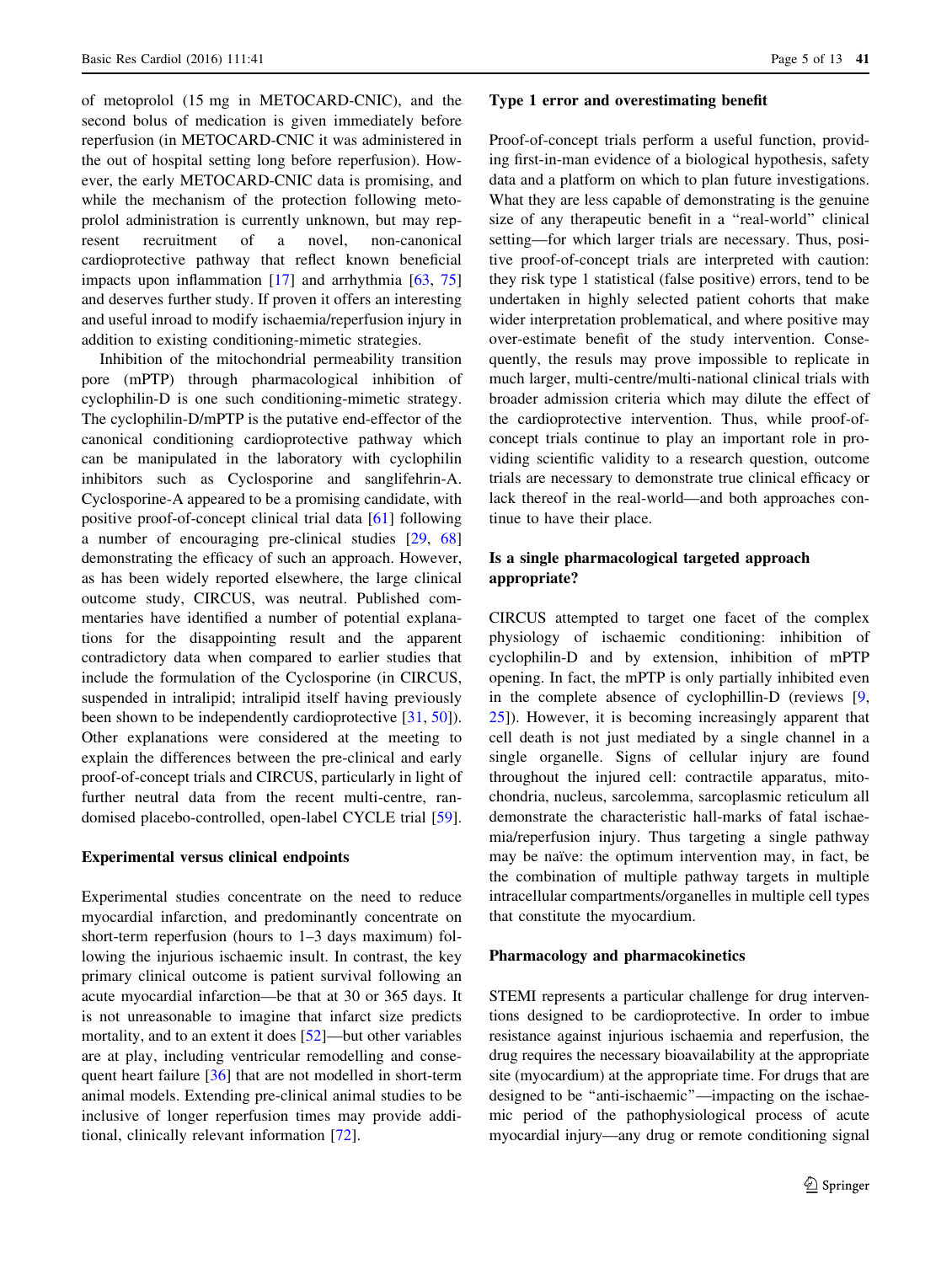needs to be able to permeate through into areas of the myocardium where blood flow will, at best, be extremely limited. Clinical trials investigating the potentially encouraging class of sodium/hydrogen exchange inhibitors (cariporide and eniporide in the GUARDIAN [\[70\]](#page-12-0) and ESCAMI [\[77](#page-12-0)] studies, respectively) failed to demonstrate a significant reduction of myocardial necrosis in patients presenting with STEMI. This has been attributed to both the lack of access of these drugs to the ischaemic myocardium and the timing of their administration which was, out of necessity, relatively late into the injurious ischaemic insult, often just minutes prior to the onset of reperfusion. Indeed, pre-clinical data suggested that these drugs were only ever consistently cardioprotective when administered prior to the onset of injurious myocardial ischaemia, effectively negating their utility in the context of STEMI [\[1](#page-9-0)].

A similar problem of drug access also affects reperfusion-targeted therapy: while epicardial blood flow may prove to be radiologically excellent following PCI, there is no guarantee that microvascular flow will be preserved. Indeed evidence of microvascular obstruction (MVO) can be observed in approximately one-third of successfully revascularized patients. Ischaemia/reperfusion-mediated endothelial/microvascular injury and oedema may lead to limited access for cytoprotective drugs, impacting upon any potential beneficial effects one might hope to observe [\[35](#page-10-0)]. Moreover, the milieu into which these therapies are administered is made even more complex by interactions with concomitantly administered drugs. An example of this is the increasing recognition of the difficulties in obtaining adequate  $P2Y_{12}$  platelet receptor inhibition following the oral administration of direct, non-thienopyridine  $P2Y_{12}$ receptor inhibitors (e.g., ticagrelor) at the time of stent placement in primary PCI. Alterations of gut blood flow and attenuated absorption arise both as a direct consequence of the activation of the sympathetic/parasympathetic nervous systems following an acute myocardial infarct and as a result of the co-administration of opiate analgesics. Both significantly alter normal pharmacokinetics [\[45](#page-10-0)]. The optimal mode of administration of any cardioprotective therapy would, therefore, appear to be intravenous, but there are clear challenges in terms of understanding how such a drug reaches the ischaemic vulnerable zone in a timely and efficacious manner.

## Hurdles to successful translation

There are a number of valuable lessons that can be taken from the recent neutral cardioprotection trials that can be applied to future basic science study and subsequent clinical trial design to provide the best chance of successful translation of a potentially effective therapy.

#### Animal models and reproducibility

In vitro, ex vivo and in vivo cell and animal studies remain the backbone for basic research to determine the mechanisms of cellular injury and to interrogate the cellular cytoprotective pathways and determine likely successful pharmacological targets that can be targeted to attenuate cell death in the face of injurious ischaemia/reperfusion injury. Data reproducibility is crucial. It is interesting to note that there was controversy regarding the likely efficacy of sodium-hydrogen exchange (NHE) inhibitors administered after the onset of ischaemia prior to the GUARDIAN and ESCAMI trials. Subsequently anxieties were also voiced regarding the likely efficacy of adenosine administration in this role prior to the largely neutral AMISTAD trials [\[18](#page-9-0)]. Even with Cyclosporine-A, it is unclear as to the drug's efficacy in all species, with no infarct sparing in rats treated with Cyclosporine-A at the time of reperfusion in contrast to mice, and a meta-analysis finding no evidence for an effect on myocardial infarct size in swine [\[21](#page-10-0), [51\]](#page-11-0). Therefore, it seems prudent to establish scientific consensus with appropriately powered, blinded and randomised pre-clinical animal trials prior to undertaking translation into man, as has been recommended previously [[49,](#page-11-0) [65\]](#page-11-0).

## Optimal clinical outcome identification

Basic research studies often concentrate on short-term reperfusion durations using infarct size as the primary endpoint. There is a clear need for these studies, and they have a clear role in the development of hypotheses and delineation of mechanisms of both cell death and cellular salvage. However, in the pre-clinical translation pathway, it would be helpful to demonstrate efficacy of particular pharmaceutical interventions in animal models that perhaps more closely reflect the clinical end-points that physicians are striving to achieve in patients presenting with acute coronary syndromes—particularly mortality and the morbidity associated with loss of ventricular muscle, heart failure.

It would therefore seem prudent to demonstrate efficacy in reducing animal mortality and development of heart failure in longer-term experimental studies, extending at least until 30 days post-myocardial infarction.

## Optimum clinical target identification

Cardiac surgery has in many ways been an ideal clinical model of cardiac injury, with predictable onset of ischaemia and the restoration of flow following the completion of a successful bypass procedure. However, the extent of myocardial injury observed following cardiac surgery is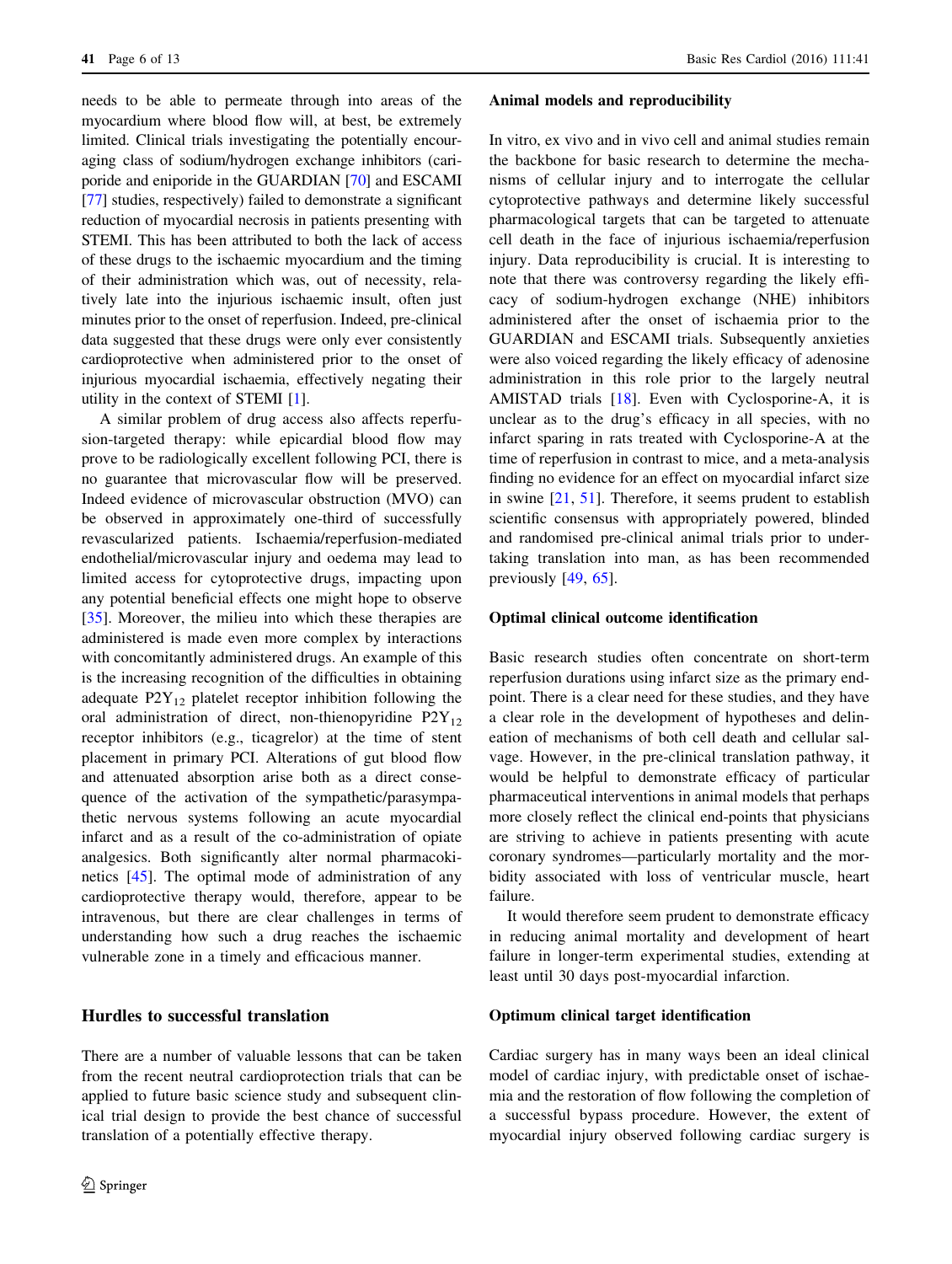significantly smaller than that seen following a presentation with STEMI. Consequently, with a smaller injury, the ability to detect a significant myocardial protective effect is diminished. Combined with surgical and anaesthetic improvements, it was felt by the group that it appears to be time for the cardioprotection field to concentrate upon areas of greatest clinical need with perhaps the greatest chance of demonstrating clinical benefit, i.e., acute myocardial infarction.

## The duration of ischaemia: too much of a bad thing

As already indicated, the duration of myocardial ischaemia has an important influence not only upon the extent of myocardial necrosis, but also upon the efficacy of a cardioprotective intervention. Very short durations of myocardial ischaemia may not result in a large enough injury to observe a measurable improvement in terms of myocardial salvage (and may even be exacerbated by interventions such as ischaemic postconditioning [[53](#page-11-0)]). However very long durations of myocardial ischaemia not only result in greater ischaemia/reperfusion injury, but also have an impact upon the efficacy of the cardioprotective strategy being employed. [[11,](#page-9-0) [24\]](#page-10-0) Modelling clinically relevant ischaemia in small animals is difficult and extrapolation of durations of ischaemia from small animal models to humans is not direct. However, preclinical data demonstrate a clear failure of interventions such as ischaemic post-conditioning against more pro-longed index ischaemia times [\[53](#page-11-0)] that needs to be considered in context of clinical trial design. Interestingly, the positive clinical outcomes in STEMI patients are in those patients with comparatively short ischaemic durations, being revascularised within 3–4 h from the onset of symptoms [\[43](#page-10-0)]. It is notable that patients recruited to the CIRCUS trial had a relatively long ischaemic time; 18 % had an ischaemic time of greater than 6 h.

# The dose of the conditioning stimulus: too much of a good thing

A comparatively under-studied potential pitfall of cardioprotective clinical studies is the dose of the pharmacological conditioning-mimetic or the number and duration of ischaemic conditioning cycles used in patients. Almost all cardioprotective drugs have dose–response curves with the classical ''U''-shaped curve, which means more [drug] does not mean more [protection]. This drug–response characteristic is also evident with Cyclosporine-A, documented from its earliest characterisation [[57\]](#page-11-0). Perhaps surprisingly, the same "U"-shaped dose-response relationship also exists with remote ischaemic conditioning:

increasing the duration of remote limb ischaemia may ultimately lead to failure of the conditioning effect [[41\]](#page-10-0).

Unfortunately, the dose–response curves of many pharmacological agents and of remote ischaemic conditioning are not well characterised in man—and perhaps this is largely due to the lack of a clear biomarker of cardioprotection other than the attenuation of infarct size in patients presenting with acute myocardial injury. However, with remote ischaemic conditioning, the demonstration that it is possible to take a blood sample and dialyse the cardioprotective moiety and infuse this in a Langendorffperfused rat heart [[40](#page-10-0), [67](#page-11-0)] may provide some useful insights into the minimum and maximum number of conditioning cycles required to imbue protection upon the heart and the potential impact of a variety of co-morbidities in patients who present with the sequelae of coronary artery disease.

#### The influence of co-morbidities

Much has been written with respect to the adverse impact of co-morbidities upon the efficacy of ischaemic conditioning modalities [[23](#page-10-0)]. In clinical practice, the critical comorbidity is coronary artery disease: the final common pathophysiological pathway of the well-recognised cardiovascular risk factors of diabetes, hypertension and dyslipidaemia. In the sub-analysis of the CIRCUS study, diabetes, hypertension and dyslipidaemia had no incremental detrimental impact upon clinical outcome [\[20](#page-9-0)], and therefore it would seem that establishment of coronary artery disease itself is the critical process; the biological milieu appears not to be further worsened by the contributory disease states.

How the milieu of multiple co-morbidities impacts upon the efficacy of cardioprotective strategies is unclear. If the clinical outcome data can be used as a guide, it appears that multi-morbidity may be comparatively benign: the establishment of coronary artery disease may be the single comorbidity that increases the conditioning threshold, a threshold that may not be further raised by the presence of other cardiovascular risk factors (e.g., diabetes, hypertension and hyperlipidaemia). This is an interesting hypothesis that requires further pre-clinical study.

## Improving clinical care: the success hypothesis

The improving mortality figures associated with cardiovascular disease is a genuine success story [[64\]](#page-11-0) for which all involved in the development and delivery of modern medical interventions should be commended. Modern practice has resulted in shorter ischaemic times wrought by the introduction of reliable revascularisation through primary PCI, but also reflects changes in medical management and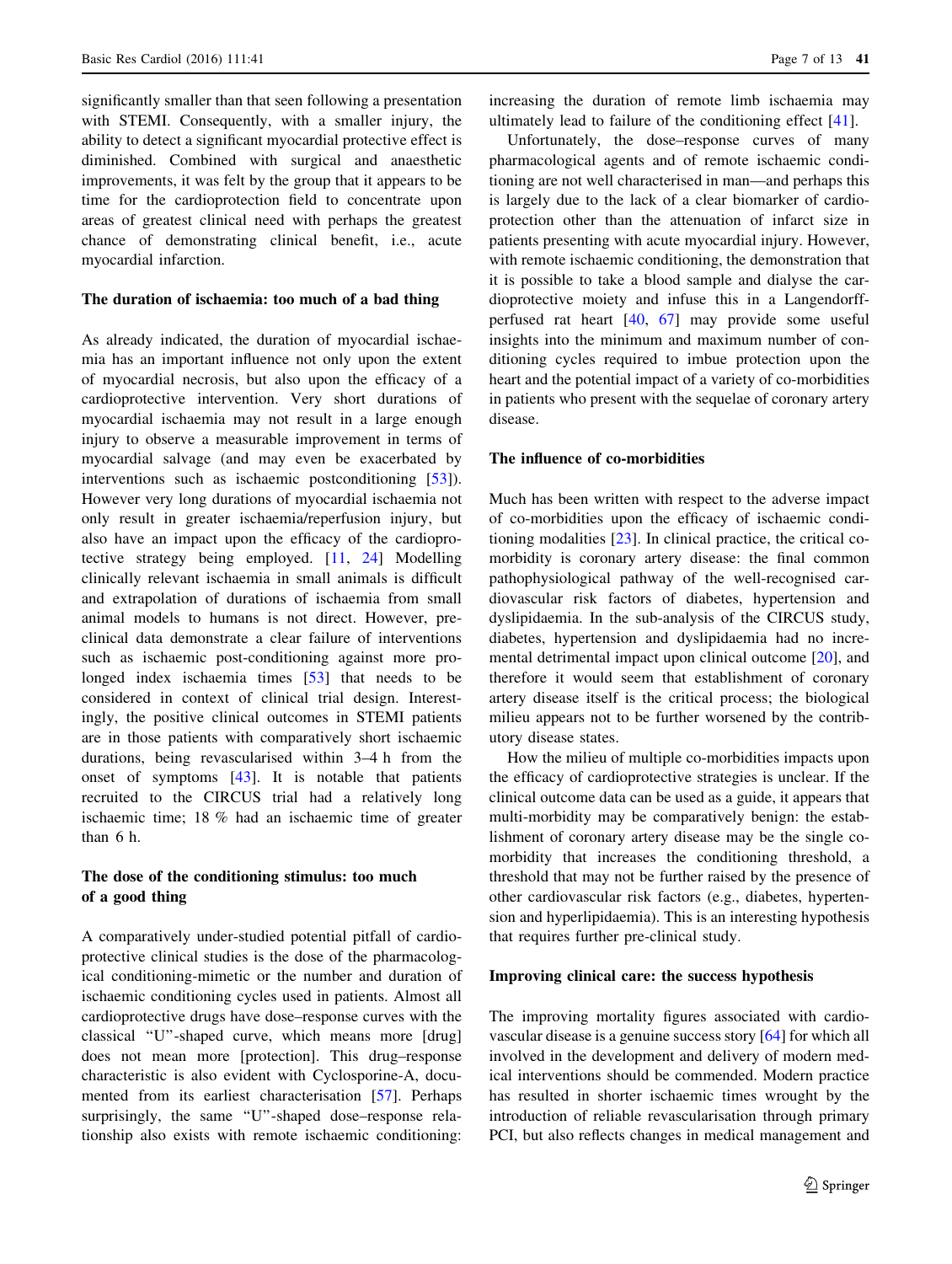pharmaceutical interventions. A typical patient presenting with a STEMI will receive a cocktail of medications on the way to, while in and following discharge from the coronary catheter laboratory. At the time of initial diagnosis, loading with aspirin and administration of opiate analgesics such as morphine will be administered by paramedic teams during transfer to the local heart attack centre. On arrival and confirmation of STEMI by medical staff, loading of a  $P2Y_{12}$ inhibitor such as ticagrelor, will proceed as the patient is transferred for the critical revascularisation procedure. During the procedure, heparin, bivalirudin or GpIIbIIIa inhibitors may be administered according to local practice—and on transfer to the coronary care unit, beta blockers, statins and angiotensin converting enzyme inhibitors will be initiated. While not all these therapies are cardioprotective, opiates  $[8]$  $[8]$ ,  $P2Y_{12}$  inhibitors  $[74]$  $[74]$ , GpIIbIIIa inhibitors [[3\]](#page-9-0), beta blockers [[39\]](#page-10-0), statins [[7\]](#page-9-0) and ACE inhibitors [[4\]](#page-9-0) have each been demonstrated to reduce infarct size in basic science studies. Of these cardioprotective drugs, only opiates,  $P2Y_{12}$  and GpIIbIIIa inhibitors are reliably administered prior to the onset of reperfusion. While aspirin is also administered in an appropriate time window, there is no evidence to suggest that aspirin is cardioprotective [[74\]](#page-12-0). Therefore, opiates,  $P2Y_{12}$  and GpIIbIIIa inhibitors, protective in the pre-clinical setting, have the potential to inadvertently recruit canonical conditioning pathways. Thus, through good medical practice, clinicians may already be successfully conditioning their patients and improving outcomes (see below and Fig. [3](#page-8-0)).

Future clinical trials need to be undertaken in the environment of these agents, but pre-clinical studies should also take cognisance of current clinical practice: as part of the bench to bedside translation pathway, animal studies ought be undertaken that reflect the current pharmacological milieu of acute coronary syndrome patients, and be shown to be effective on a background which includes drugs such as morphine and  $P2Y_{12}$  inhibitors.

#### Novel cardioprotective strategies

 $P2Y_{12}$  inhibitors have already demonstrated significant improvements in cardiovascular mortality [[71,](#page-12-0) [76\]](#page-12-0).  $P2Y_{12}$ inhibitors have a strong anti-infarct effect in animal models and the mechanism is dependent on the presence of platelets in the blood  $[6, 19]$  $[6, 19]$  $[6, 19]$  $[6, 19]$ . There is evidence that they may protect by activating the canonical conditioning pathway:  $P2Y_{12}$ -induced protection depends on similar signalling components as conditioning and adding ischemic postconditioning to the platelet inhibitor offered no additional protection to a rabbit heart [\[74](#page-12-0)]. Moreover, ticagrelor also inhibits adenosine re-uptake via the equilibrative nucleoside transporter, increasing adenosine and potentially triggering conditioning via this route  $[13, 58]$  $[13, 58]$  $[13, 58]$ . P<sub>2</sub>Y<sub>12</sub> receptors are not restricted to platelets, however, and may also have impact upon inflammation (reviewed in [\[58](#page-11-0)]) that may suggest non-canonical mechanisms of protection. Given that myocardial injury is not restricted to the mitochondrion, other cardioprotective strategies that target a non-RISK/SAFE pathway may offer additional benefits to ischaemic or pharmacological conditioning. There are a number of novel interventions that have either clinical potential or have proven cardiovascular benefit. Matrix metalloproteinase (MMP) inhibition [[5,](#page-9-0) [14](#page-9-0)] and prevention of mitochondrial DNA degradation [[73\]](#page-12-0) are examples of the former, and sodium/glucose transporter (SGLT) inhibition an example of the latter [[79\]](#page-12-0).

For MMP inhibition, pre-clinical data support a noncanonical cardioprotective pathway that appears independent of the RISK signalling pathway and cyclophilin-D mitochondrial permeability transition pore regulation [\[5](#page-9-0)]. Moreover, early open-label clinical trial demonstrate positive cardiovascular outcomes following administration of the MMP inhibitor, doxycycline [\[14](#page-9-0)]. MMP inhibition is not alone in demonstrating a non-canonical protective signature: inhibition of mitochondrial DNA degradation and release using novel delivery of endonuclease-III also represents a strong clinical target for the preservation of myocardial viability [\[73](#page-12-0)]. Interestingly, it was felt that it may be possible to apply a multi-modal approach to the diminution of myocardial injury: building additive cardioprotection from disparate cardioprotective interventions to maximise infarct limitation, which might be an attractive route to further improving cardiovascular outcomes in the current clinical paradigm.

SGLT inhibition has appeared virtually out of the blue as a remarkable new intervention for the management of type-2 diabetes. Developed as a therapeutic oral anti-hyperglycaemic agent through targeting of renal SGLT2 transport and promoting renal glucose clearance, the EMPA-REG study [[79\]](#page-12-0) demonstrated for the first time that a treatment for hyperglycaemia also has sizeable clinical benefits in terms of reducing not only blood pressure, but also cardiovascular mortality (without impacting on the frequency of myocardial infarction of treated patients). The mechanism by which this observation is mediated is unclear, but with pre-clinical data supporting a link between SGLT and reactive oxygen species generation [[2\]](#page-9-0), it is attractive to postulate that these drugs may have direct cardioprotective properties: a hypothesis that deserves further investigation.

## The ten commandments of cardioprotection

Recent clinical trial results have been disappointing, failing to deliver the anticipated patient benefit—but there is little doubt of the validity of ischaemia/reperfusion injury as a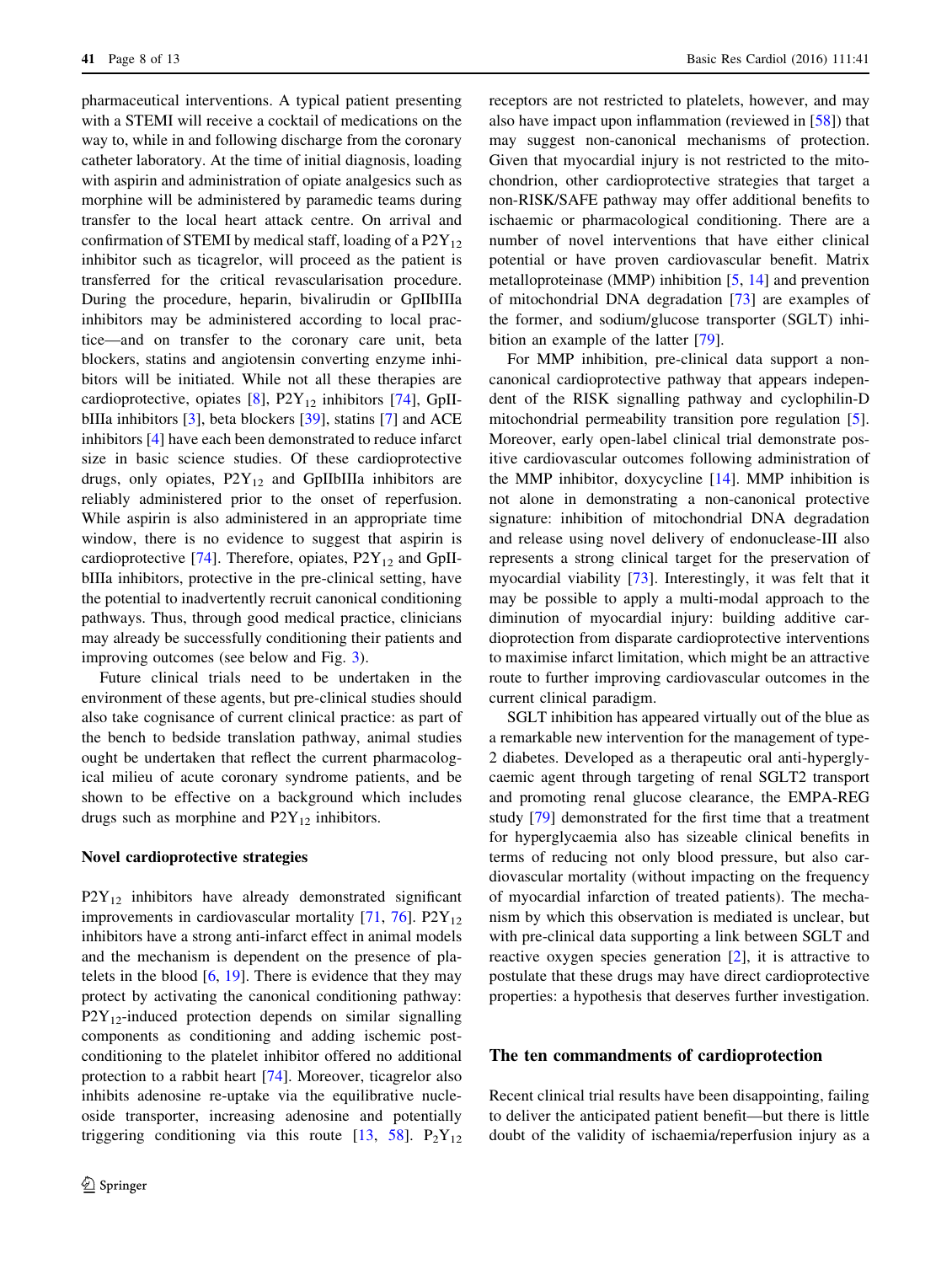<span id="page-8-0"></span>

Fig. 3 The conditioning stimulus and the impact of co-morbidity and drug therapies. In animal and human studies, it is possible to trigger cardioprotection with conditioning strategies—particularly if the subjects are young and free from co-morbidity. However, the efficacy of a conditioning stimulus is significantly blunted when there are comorbidities presence (age, diabetes, hypertension, hypercholesterolaemia): the conditioning stimulus that was once effective, appears suppressed, and unable to exceed a critical threshold required for triggering protection. In contrast, with the ''success hypothesis'', we find that medications already in regular use in patients presenting with

target for intervention in patients presenting with acute myocardial infarction. Further, large scale clinical trials— CONDI-2 and ERIC-PPCI [[28\]](#page-10-0), two concurrent and allied studies investigating remote ischaemic conditioning in patients presenting with STEMI—are currently recruiting, but recent data provides reason for reflection and consideration as to how best develop a clinical translation pathway so as to deliver clinical interventions with the best chance of delivering a positive clinical outcome for patients presenting with STEMI. The summary of the workshop contributors can thus be distilled down to the following ten points:

- 1. The cardioprotective intervention should be demonstrated in multiple models, that should ideally include large animals and models with co-morbidities, prior to clinical translation.
- 2. The data should be reproducible between laboratories (we propose the formation of an international laboratory consortium to ensure reproducibility of randomised blinded animal studies).
- 3. End-points in late pre-clinical studies should reflect the clinical endpoints that will influence clinical practice (to include mortality).
- 4. Pre-clinical translational studies should start to reflect the poly-pharmaceutical environments in

acute coronary syndromes are already cardioprotective in their own right and likely already attenuating infarct size. Examples of these include opiates,  $P2Y_{12}$  inhibitors, statins, beta blockers, etc. (see text). Indeed, such a cocktail may be sufficient to trigger cardioprotection: the drugs have already exceeded the conditioning threshold, will reduce infarct size and optimise outcomes. While this makes the demonstration of efficacy of ischaemic conditioning-type strategies challenging, it represents a genuine benefit for patient outcomes. Further optimisation may, however, require targeting alternate mechanisms of cell injury

which cardioprotective strategies will be employed in clinical trials—for example, on the background of current medical therapy for STEMI patients (e.g., opiates,  $P2Y_{12}$  inhibitors etc.).

- 5. Although hypothesis demonstrating (proof of concept) clinical studies have an important role in studying the mechanisms of cardioprotection in man, their outcomes require cautious interpretation in regard to changes in clinical practice.
- 6. Large scale, all-comer trials are required to definitely prove clinical benefit in patients presenting with STEMI. These trials should have clearly defined cardiovascular mortality and morbidity outcomes and be powered appropriately.
- 7. Reperfusion injury should henceforth be referred to as ischaemia/reperfusion injury to more accurately reflect the true nature of the pathophysiology, and the expected benefit of targeting both aspects.
- 8. Current management of CABG surgery is so good, that it may be difficult to demonstrate further cardioprotection. Therefore, CABG may not be a robust enough model for examining ischaemia/ reperfusion injury: the success of current clinical practice has resulted in an inadequate target for cardioprotection.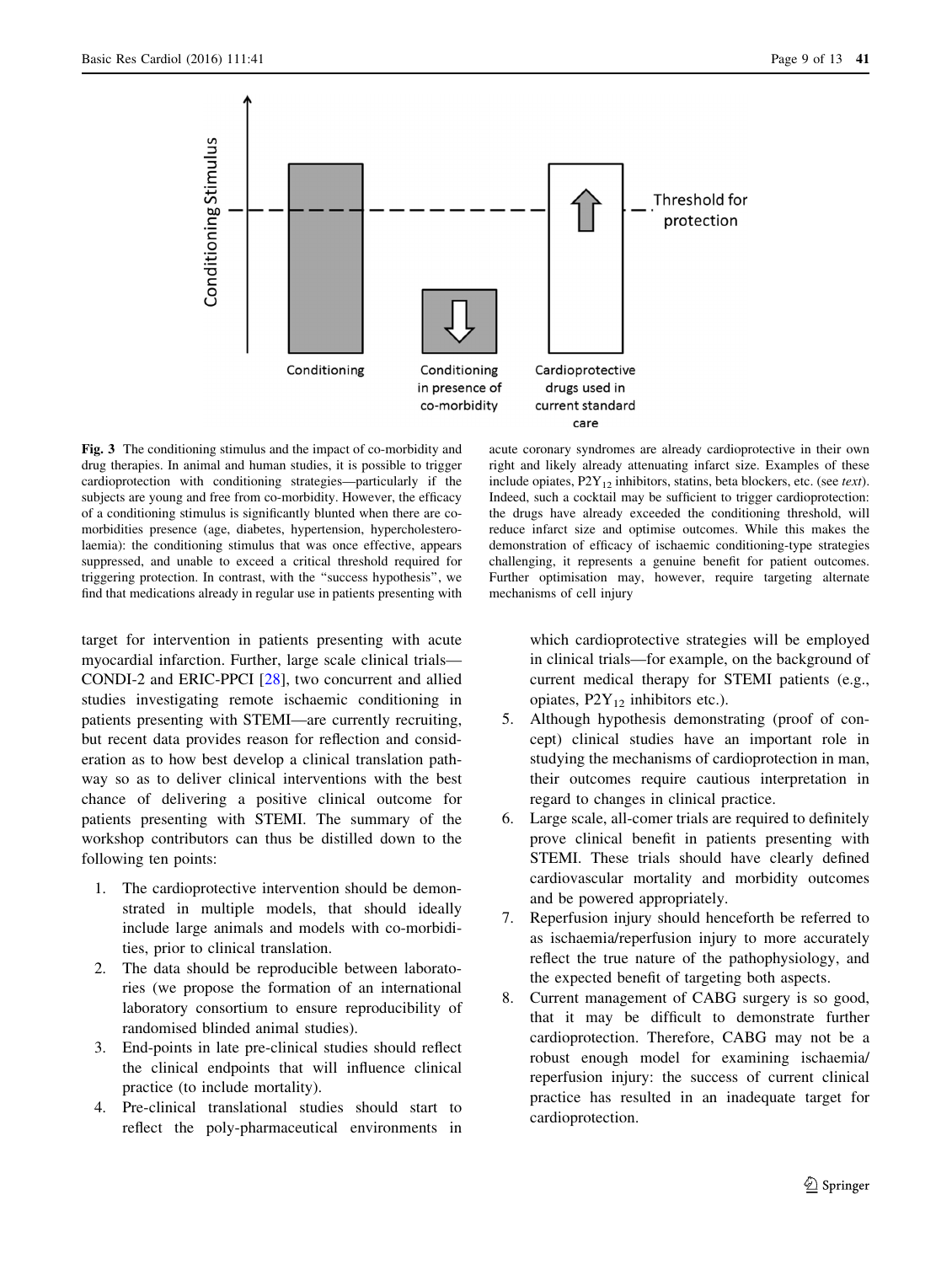- <span id="page-9-0"></span>9. Ischaemic conditioning is a powerful cardioprotective strategy in pre-clinical studies, but does not represent the sole cardioprotective pathway in the armamentarium against lethal ischaemia/reperfusion injury. Therefore, future cardioprotective strategies should aim to target multiple pathophysiological pathways for optimal protective benefit.
- 10. Remote ischaemic conditioning is a safe, costeffective and non-invasive intervention that has been proven to be effective in a number of pre-clinical and clinical studies. A concerted effort is required to ascertain the mechanisms by which this protection occurs to maximise/optimise its potential benefits.

#### Compliance with ethical standards

Conflict of interest Dr Richard Carr is an employee of MSD A/S, Copenhagen V, Denmark. There are no other conflicts of interest to declare.

Open Access This article is distributed under the terms of the Creative Commons Attribution 4.0 International License ([http://crea](http://creativecommons.org/licenses/by/4.0/) [tivecommons.org/licenses/by/4.0/\)](http://creativecommons.org/licenses/by/4.0/), which permits unrestricted use, distribution, and reproduction in any medium, provided you give appropriate credit to the original author(s) and the source, provide a link to the Creative Commons license, and indicate if changes were made.

# References

- 1. Avkiran M, Marber MS (2002) Na( $+$ )/H( $+$ ) exchange inhibitors for cardioprotective therapy: progress, problems and prospects. J Am Coll Cardiol 39:747–753. doi:[10.1016/S0735-](http://dx.doi.org/10.1016/S0735-1097(02)01693-5) [1097\(02\)01693-5](http://dx.doi.org/10.1016/S0735-1097(02)01693-5)
- 2. Balteau M, Tajeddine N, de Meester C, Ginion A, Des Rosiers C, Brady NR, Sommereyns C, Horman S, Vanoverschelde JL, Gailly P, Hue L, Bertrand L, Beauloye C (2011) NADPH oxidase activation by hyperglycaemia in cardiomyocytes is independent of glucose metabolism but requires SGLT1. Cardiovasc Res 92:237–246. doi[:10.1093/cvr/cvr230](http://dx.doi.org/10.1093/cvr/cvr230)
- 3. Barrabes JA, Inserte J, Mirabet M, Quiroga A, Hernando V, Figueras J, Garcia-Dorado D (2010) Antagonism of P2Y12 or GPIIb/IIIa receptors reduces platelet-mediated myocardial injury after ischaemia and reperfusion in isolated rat hearts. Thromb Haemost 104:128–135. doi:[10.1160/TH09-07-0440](http://dx.doi.org/10.1160/TH09-07-0440)
- 4. Baxter GF, Ebrahim Z (2002) Role of bradykinin in preconditioning and protection of the ischaemic myocardium. Br J Pharmacol 135:843–854. doi[:10.1038/sj.bjp.0704548](http://dx.doi.org/10.1038/sj.bjp.0704548)
- 5. Bell RM, Kunuthur SP, Hendry C, Bruce-Hickman D, Davidson S, Yellon DM (2013) Matrix metalloproteinase inhibition protects CyPD knockout mice independently of RISK/mPTP signalling: a parallel pathway to protection. Basic Res Cardiol 108:331. doi:[10.1007/s00395-013-0331-7](http://dx.doi.org/10.1007/s00395-013-0331-7)
- 6. Bell RM, Sivaraman V, Kunuthur SP, Cohen MV, Downey JM, Yellon DM (2015) Cardioprotective properties of the platelet P2Y12 receptor inhibitor, Cangrelor: protective in diabetics and reliant upon the presence of blood. Cardiovasc Drugs Ther 29:415–418. doi[:10.1007/s10557-015-6609-2](http://dx.doi.org/10.1007/s10557-015-6609-2)
- 7. Bell RM, Yellon DM (2003) Atorvastatin, administered at the onset of reperfusion, and independent of lipid lowering, protects

the myocardium by up-regulating a pro-survival pathway. J Am Coll Cardiol 41:508–515. doi[:10.1016/S0735-1097\(02\)02816-4](http://dx.doi.org/10.1016/S0735-1097(02)02816-4)

- 8. Bell SP, Sack MN, Patel A, Opie LH, Yellon DM (2000) Delta opioid receptor stimulation mimics ischemic preconditioning in human heart muscle. J Am Coll Cardiol 36:2296–2302. doi:[10.](http://dx.doi.org/10.1016/S0735-1097(00)01011-1) [1016/S0735-1097\(00\)01011-1](http://dx.doi.org/10.1016/S0735-1097(00)01011-1)
- 9. Biasutto L, Azzolini M, Szabo I, Zoratti M (2016) The mitochondrial permeability transition pore in AD 2016: an update. Biochim Biophys Acta. doi[:10.1016/j.bbamcr.2016.02.012](http://dx.doi.org/10.1016/j.bbamcr.2016.02.012)
- 10. Braunwald E (2015) The war against heart failure: the Lancet lecture. Lancet 385:812–824. doi:[10.1016/S0140-](http://dx.doi.org/10.1016/S0140-6736(14)61889-4) [6736\(14\)61889-4](http://dx.doi.org/10.1016/S0140-6736(14)61889-4)
- 11. Cai M, Li Y, Xu Y, Swartz HM, Chen CL, Chen YR, He G (2011) Endothelial NOS activity and myocardial oxygen metabolism define the salvageable ischemic time window for ischemic postconditioning. Am J Physiol Heart Circ Physiol 300:H1069– H1077. doi:[10.1152/ajpheart.00694.2010](http://dx.doi.org/10.1152/ajpheart.00694.2010)
- 12. Candilio L, Malik A, Ariti C, Khan SA, Barnard M, Di Salvo C, Lawrence DR, Hayward MP, Yap JA, Sheikh AM, McGregor CG, Kolvekar SK, Hausenloy DJ, Yellon DM, Roberts N (2014) A retrospective analysis of myocardial preservation techniques during coronary artery bypass graft surgery: are we protecting the heart? J Cardiothorac Surg 9:184. doi:[10.1186/s13019-014-0184-](http://dx.doi.org/10.1186/s13019-014-0184-7) [7](http://dx.doi.org/10.1186/s13019-014-0184-7)
- 13. Cattaneo M, Schulz R, Nylander S (2014) Adenosine-mediated effects of ticagrelor: evidence and potential clinical relevance. J Am Coll Cardiol 63:2503–2509. doi:[10.1016/j.jacc.2014.03.031](http://dx.doi.org/10.1016/j.jacc.2014.03.031)
- 14. Cerisano G, Buonamici P, Valenti R, Sciagra R, Raspanti S, Santini A, Carrabba N, Dovellini EV, Romito R, Pupi A, Colonna P, Antoniucci D (2014) Early short-term doxycycline therapy in patients with acute myocardial infarction and left ventricular dysfunction to prevent the ominous progression to adverse remodelling: the TIPTOP trial. Eur Heart J 35:184–191. doi:[10.](http://dx.doi.org/10.1093/eurheartj/eht420) [1093/eurheartj/eht420](http://dx.doi.org/10.1093/eurheartj/eht420)
- 15. Chen-Scarabelli C, Agrawal PR, Saravolatz L, Abuniat C, Scarabelli G, Stephanou A, Loomba L, Narula J, Scarabelli TM, Knight R (2014) The role and modulation of autophagy in experimental models of myocardial ischemia-reperfusion injury. J Geriatr Cardiol 11:338–348. doi:[10.11909/j.issn.1671-5411.](http://dx.doi.org/10.11909/j.issn.1671-5411.2014.01.009) [2014.01.009](http://dx.doi.org/10.11909/j.issn.1671-5411.2014.01.009)
- 16. Cho YS (2014) Perspectives on the therapeutic modulation of an alternative cell death, programmed necrosis (review). Int J Mol Med 33:1401–1406. doi[:10.3892/ijmm.2014.1716](http://dx.doi.org/10.3892/ijmm.2014.1716)
- 17. Cimmino G, Ibanez B, Giannarelli C, Prat-Gonzalez S, Hutter R, Garcia M, Sanz J, Fuster V, Badimon JJ (2011) Carvedilol administration in acute myocardial infarction results in stronger inhibition of early markers of left ventricular remodeling than metoprolol. Int J Cardiol 153:256–261. doi[:10.1016/j.ijcard.2010.](http://dx.doi.org/10.1016/j.ijcard.2010.08.018) [08.018](http://dx.doi.org/10.1016/j.ijcard.2010.08.018)
- 18. Cohen MV, Downey JM (2006) AMISTAD trials: possible reasons for lack of success. J Am Coll Cardiol 47:1236. doi[:10.1016/](http://dx.doi.org/10.1016/j.jacc.2005.12.040) [j.jacc.2005.12.040](http://dx.doi.org/10.1016/j.jacc.2005.12.040) (author reply 1236–1237)
- 19. Cohen MV, Yang XM, White J, Yellon DM, Bell RM, Downey JM (2016) Cangrelor-mediated cardioprotection requires platelets and sphingosine phosphorylation. Cardiovasc Drugs Ther. doi:[10.](http://dx.doi.org/10.1007/s10557-015-6633-2) [1007/s10557-015-6633-2](http://dx.doi.org/10.1007/s10557-015-6633-2)
- 20. Cung TT, Morel O, Cayla G, Rioufol G, Garcia-Dorado D, Angoulvant D, Bonnefoy-Cudraz E, Guerin P, Elbaz M, Delarche N, Coste P, Vanzetto G, Metge M, Aupetit JF, Jouve B, Motreff P, Tron C, Labeque JN, Steg PG, Cottin Y, Range G, Clerc J, Claeys MJ, Coussement P, Prunier F, Moulin F, Roth O, Belle L, Dubois P, Barragan P, Gilard M, Piot C, Colin P, De Poli F, Morice MC, Ider O, Dubois-Rande JL, Unterseeh T, Le Breton H, Beard T, Blanchard D, Grollier G, Malquarti V, Staat P, Sudre A, Elmer E, Hansson MJ, Bergerot C, Boussaha I, Jossan C, Derumeaux G, Mewton N, Ovize M (2015) Cyclosporine before PCI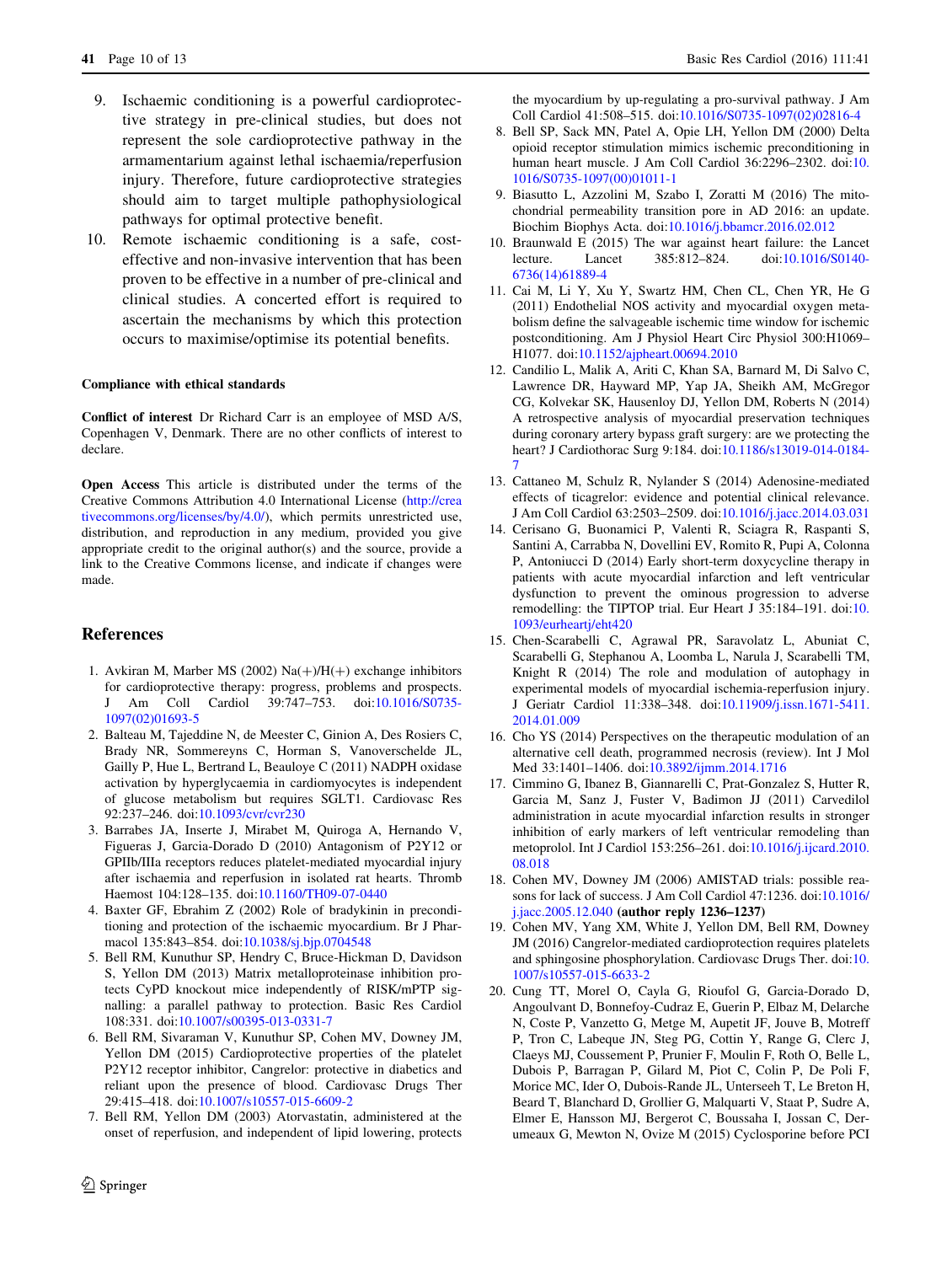<span id="page-10-0"></span>in patients with acute myocardial infarction. N Engl J Med 373:1021–1031. doi:[10.1056/NEJMoa1505489](http://dx.doi.org/10.1056/NEJMoa1505489)

- 21. De Paulis D, Chiari P, Teixeira G, Couture-Lepetit E, Abrial M, Argaud L, Gharib A, Ovize M (2013) Cyclosporine A at reperfusion fails to reduce infarct size in the in vivo rat heart. Basic Res Cardiol 108:379. doi[:10.1007/s00395-013-0379-4](http://dx.doi.org/10.1007/s00395-013-0379-4)
- 22. Falcoz PE, Chocron S, Stoica L, Kaili D, Puyraveau M, Mercier M, Etievent JP (2003) Open heart surgery: one-year self-assessment of quality of life and functional outcome. Ann Thorac Surg 76:1598–1604. doi:[10.1016/S0003-4975\(03\)00730-6](http://dx.doi.org/10.1016/S0003-4975(03)00730-6) (discussion 1604)
- 23. Ferdinandy P, Hausenloy DJ, Heusch G, Baxter GF, Schulz R (2014) Interaction of risk factors, comorbidities, and comedications with ischemia/reperfusion injury and cardioprotection by preconditioning, postconditioning, and remote conditioning. Pharmacol Rev 66:1142–1174. doi[:10.1124/pr.113.008300](http://dx.doi.org/10.1124/pr.113.008300)
- 24. Gersh BJ, Stone GW, White HD, Holmes DR Jr (2005) Pharmacological facilitation of primary percutaneous coronary intervention for acute myocardial infarction: is the slope of the curve the shape of the future? JAMA 293:979–986. doi:[10.1001/jama.](http://dx.doi.org/10.1001/jama.293.8.979) [293.8.979](http://dx.doi.org/10.1001/jama.293.8.979)
- 25. Halestrap AP, Richardson AP (2015) The mitochondrial permeability transition: a current perspective on its identity and role in ischaemia/reperfusion injury. J Mol Cell Cardiol 78:129–141. doi:[10.1016/j.yjmcc.2014.08.018](http://dx.doi.org/10.1016/j.yjmcc.2014.08.018)
- 26. Hamarneh A, Sivaraman V, Bulluck H, Shanahan H, Kyle B, Ramlall M, Chung R, Jarvis C, Xenou M, Ariti C, Cordery R, Yellon DM, Hausenloy DJ (2015) The effect of remote ischemic conditioning and glyceryl trinitrate on perioperative myocardial injury in cardiac bypass surgery patients: rationale and design of the ERIC-GTN study. Clin Cardiol 38:641–646. doi[:10.1002/clc.](http://dx.doi.org/10.1002/clc.22445) [22445](http://dx.doi.org/10.1002/clc.22445)
- 27. Hausenloy DJ, Candilio L, Evans R, Ariti C, Jenkins DP, Kolvekar S, Knight R, Kunst G, Laing C, Nicholas J, Pepper J, Robertson S, Xenou M, Clayton T, Yellon DM, Investigators ET (2015) Remote ischemic preconditioning and outcomes of cardiac surgery. N Engl J Med 373:1408–1417. doi[:10.1056/NEJMoa1413534](http://dx.doi.org/10.1056/NEJMoa1413534)
- 28. Hausenloy DJ, Kharbanda R, Rahbek Schmidt M, Moller UK, Ravkilde J, Okkels Jensen L, Engstrom T, Garcia Ruiz JM, Radovanovic N, Christensen EF, Sorensen HT, Ramlall M, Bulluck H, Evans R, Nicholas J, Knight R, Clayton T, Yellon DM, Botker HE (2015) Effect of remote ischaemic conditioning on clinical outcomes in patients presenting with an ST-segment elevation myocardial infarction undergoing primary percutaneous coronary intervention. Eur Heart J 36:1846–1848. doi[:10.1093/](http://dx.doi.org/10.1093/eurheartj/ehv249) eurhearti/ehv249
- 29. Hausenloy DJ, Maddock HL, Baxter GF, Yellon DM (2002) Inhibiting mitochondrial permeability transition pore opening: a new paradigm for myocardial preconditioning? Cardiovasc Res 55:534–543. doi[:10.1016/S0008-6363\(02\)00455-8](http://dx.doi.org/10.1016/S0008-6363(02)00455-8)
- 30. Hausenloy DJ, Yellon DM (2004) New directions for protecting the heart against ischaemia-reperfusion injury: targeting the reperfusion injury salvage kinase (RISK)-pathway. Cardiovasc Res 61:448–460. doi:[10.1016/j.cardiores.2003.09.024](http://dx.doi.org/10.1016/j.cardiores.2003.09.024)
- 31. Heusch G (2015) CIRCUS: a kiss of death for cardioprotection? Cardiovasc Res 108:215–216. doi[:10.1093/cvr/cvv225](http://dx.doi.org/10.1093/cvr/cvv225)
- 32. Heusch G (2015) Molecular basis of cardioprotection: signal transduction in ischemic pre-, post-, and remote conditioning. Circ Res 116:674–699. doi:[10.1161/CIRCRESAHA.116.305348](http://dx.doi.org/10.1161/CIRCRESAHA.116.305348)
- 33. Heusch G, Botker HE, Przyklenk K, Redington A, Yellon D (2015) Remote ischemic conditioning. J Am Coll Cardiol 65:177–195. doi[:10.1016/j.jacc.2014.10.031](http://dx.doi.org/10.1016/j.jacc.2014.10.031)
- 34. Heusch G, Gersh BJ (2016) ERICCA and RIPHeart: two nails in the coffin for cardioprotection by remote ischemic conditioning? Probably not! Eur Heart J 37:200–202. doi:[10.1093/eurheartj/](http://dx.doi.org/10.1093/eurheartj/ehv606) [ehv606](http://dx.doi.org/10.1093/eurheartj/ehv606)
- 35. Heusch G, Kleinbongard P, Skyschally A, Levkau B, Schulz R, Erbel R (2012) The coronary circulation in cardioprotection: more than just one confounder. Cardiovasc Res 94:237–245. doi:[10.1093/cvr/cvr271](http://dx.doi.org/10.1093/cvr/cvr271)
- 36. Heusch G, Libby P, Gersh B, Yellon D, Bohm M, Lopaschuk G, Opie L (2014) Cardiovascular remodelling in coronary artery disease and heart failure. Lancet 383:1933–1943. doi[:10.1016/](http://dx.doi.org/10.1016/S0140-6736(14)60107-0) [S0140-6736\(14\)60107-0](http://dx.doi.org/10.1016/S0140-6736(14)60107-0)
- 37. Ibanez B, Heusch G, Ovize M, Van de Werf F (2015) Evolving therapies for myocardial ischemia/reperfusion injury. J Am Coll Cardiol 65:1454–1471. doi[:10.1016/j.jacc.2015.02.032](http://dx.doi.org/10.1016/j.jacc.2015.02.032)
- 38. Ibanez B, Macaya C, Sanchez-Brunete V, Pizarro G, Fernandez-Friera L, Mateos A, Fernandez-Ortiz A, Garcia-Ruiz JM, Garcia-Alvarez A, Iniguez A, Jimenez-Borreguero J, Lopez-Romero P, Fernandez-Jimenez R, Goicolea J, Ruiz-Mateos B, Bastante T, Arias M, Iglesias-Vazquez JA, Rodriguez MD, Escalera N, Acebal C, Cabrera JA, Valenciano J, Perez de Prado A, Fernandez-Campos MJ, Casado I, Garcia-Rubira JC, Garcia-Prieto J, Sanz-Rosa D, Cuellas C, Hernandez-Antolin R, Albarran A, Fernandez-Vazquez F, de la Torre-Hernandez JM, Pocock S, Sanz G, Fuster V (2013) Effect of early metoprolol on infarct size in ST-segment-elevation myocardial infarction patients undergoing primary percutaneous coronary intervention: the effect of metoprolol in cardioprotection during an acute myocardial infarction (METOCARD-CNIC) Trial. Circulation 128:1495–1503. doi[:10.1161/CIRCULATIONAHA.113.003653](http://dx.doi.org/10.1161/CIRCULATIONAHA.113.003653)
- 39. Ibanez B, Prat-Gonzalez S, Speidl WS, Vilahur G, Pinero A, Cimmino G, Garcia MJ, Fuster V, Sanz J, Badimon JJ (2007) Early metoprolol administration before coronary reperfusion results in increased myocardial salvage: analysis of ischemic myocardium at risk using cardiac magnetic resonance. Circulation 115:2909–2916. doi:[10.1161/CIRCULATIONAHA.106.](http://dx.doi.org/10.1161/CIRCULATIONAHA.106.679639) [679639](http://dx.doi.org/10.1161/CIRCULATIONAHA.106.679639)
- 40. Jensen RV, Stottrup NB, Kristiansen SB, Botker HE (2012) Release of a humoral circulating cardioprotective factor by remote ischemic preconditioning is dependent on preserved neural pathways in diabetic patients. Basic Res Cardiol 107:285. doi:[10.1007/s00395-012-0285-1](http://dx.doi.org/10.1007/s00395-012-0285-1)
- 41. Johnsen J, Pryds K, Salman R, Lofgren B, Kristiansen SB, Botker HE (2016) The remote ischemic preconditioning algorithm: effect of number of cycles, cycle duration and effector organ mass on efficacy of protection. Basic Res Cardiol 111:10. doi:[10.](http://dx.doi.org/10.1007/s00395-016-0529-6) [1007/s00395-016-0529-6](http://dx.doi.org/10.1007/s00395-016-0529-6)
- 42. Kleinbongard P, Thielmann M, Jakob H, Peters J, Heusch G, Kottenberg E (2013) Nitroglycerin does not interfere with protection by remote ischemic preconditioning in patients with surgical coronary revascularization under isoflurane anesthesia. Cardiovasc Drugs Ther 27:359–361. doi:[10.1007/s10557-013-](http://dx.doi.org/10.1007/s10557-013-6451-3) [6451-3](http://dx.doi.org/10.1007/s10557-013-6451-3)
- 43. Kloner RA, Forman MB, Gibbons RJ, Ross AM, Alexander RW, Stone GW (2006) Impact of time to therapy and reperfusion modality on the efficacy of adenosine in acute myocardial infarction: the AMISTAD-2 trial. Eur Heart J 27:2400–2405. doi:[10.1093/eurheartj/ehl094](http://dx.doi.org/10.1093/eurheartj/ehl094)
- 44. Kottenberg E, Thielmann M, Bergmann L, Heine T, Jakob H, Heusch G, Peters J (2012) Protection by remote ischemic preconditioning during coronary artery bypass graft surgery with isoflurane but not propofol—a clinical trial. Acta Anaesthesiol Scand 56:30–38. doi[:10.1111/j.1399-6576.2011.02585.x](http://dx.doi.org/10.1111/j.1399-6576.2011.02585.x)
- 45. Kubica J, Adamski P, Ostrowska M, Sikora J, Kubica JM, Sroka WD, Stankowska K, Buszko K, Navarese EP, Jilma B, Siller-Matula JM, Marszall MP, Rosc D, Kozinski M (2016) Morphine delays and attenuates ticagrelor exposure and action in patients with myocardial infarction: the randomized, double-blind, placebo-controlled IMPRESSION trial. Eur Heart J 37:245–252. doi:[10.1093/eurheartj/ehv547](http://dx.doi.org/10.1093/eurheartj/ehv547)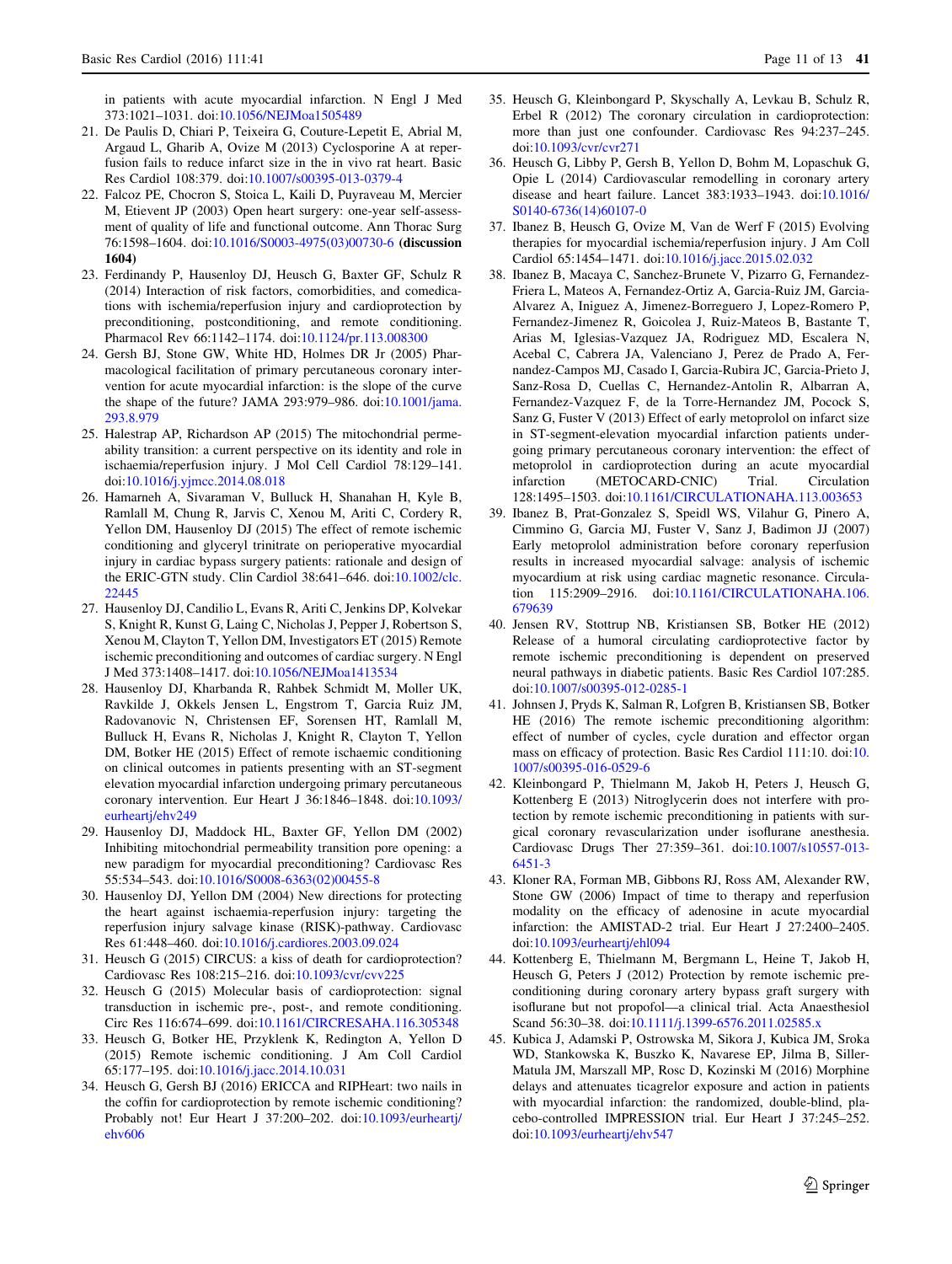- <span id="page-11-0"></span>46. Le Page S, Bejan-Angoulvant T, Angoulvant D, Prunier F (2015) Remote ischemic conditioning and cardioprotection: a systematic review and meta-analysis of randomized clinical trials. Basic Res Cardiol 110:11. doi:[10.1007/s00395-015-0467-8](http://dx.doi.org/10.1007/s00395-015-0467-8)
- 47. Le Page S, Prunier F (2015) Remote ischemic conditioning: current clinical perspectives. J Cardiol 66:91–96. doi:[10.1016/j.](http://dx.doi.org/10.1016/j.jjcc.2015.01.009) [jjcc.2015.01.009](http://dx.doi.org/10.1016/j.jjcc.2015.01.009)
- 48. Lecour S (2009) Activation of the protective survivor activating factor enhancement (SAFE) pathway against reperfusion injury: does it go beyond the RISK pathway? J Mol Cell Cardiol 47:32–40. doi:[10.1016/j.yjmcc.2009.03.019](http://dx.doi.org/10.1016/j.yjmcc.2009.03.019)
- 49. Lecour S, Botker HE, Condorelli G, Davidson SM, Garcia-Dorado D, Engel FB, Ferdinandy P, Heusch G, Madonna R, Ovize M, Ruiz-Meana M, Schulz R, Sluijter JP, Van Laake LW, Yellon DM, Hausenloy DJ (2014) ESC working group cellular biology of the heart: position paper: improving the preclinical assessment of novel cardioprotective therapies. Cardiovasc Res 104:399–411. doi:[10.1093/cvr/cvu225](http://dx.doi.org/10.1093/cvr/cvu225)
- 50. Li J, Iorga A, Sharma S, Youn JY, Partow-Navid R, Umar S, Cai H, Rahman S, Eghbali M (2012) Intralipid, a clinically safe compound, protects the heart against ischemia-reperfusion injury more efficiently than cyclosporine-A. Anesthesiology 117:836–846. doi:[10.1097/ALN.0b013e3182655e73](http://dx.doi.org/10.1097/ALN.0b013e3182655e73)
- 51. Lim WY, Messow CM, Berry C (2012) Cyclosporin variably and inconsistently reduces infarct size in experimental models of reperfused myocardial infarction: a systematic review and metaanalysis. Br J Pharmacol 165:2034–2043. doi:[10.1111/j.1476-](http://dx.doi.org/10.1111/j.1476-5381.2011.01691.x) [5381.2011.01691.x](http://dx.doi.org/10.1111/j.1476-5381.2011.01691.x)
- 52. Lonborg J, Vejlstrup N, Kelbaek H, Holmvang L, Jorgensen E, Helqvist S, Saunamaki K, Ahtarovski KA, Botker HE, Kim WY, Clemmensen P, Engstrom T (2013) Final infarct size measured by cardiovascular magnetic resonance in patients with ST elevation myocardial infarction predicts long-term clinical outcome: an observational study. Eur Heart J Cardiovasc Imaging 14:387–395. doi[:10.1093/ehjci/jes271](http://dx.doi.org/10.1093/ehjci/jes271)
- 53. Manintveld OC, Te Lintel Hekkert M, van den Bos EJ, Suurenbroek GM, Dekkers DH, Verdouw PD, Lamers JM, Duncker DJ (2007) Cardiac effects of postconditioning depend critically on the duration of index ischemia. Am J Physiol Heart Circ Physiol 292:H1551–H1560. doi[:10.1152/ajpheart.00151.2006](http://dx.doi.org/10.1152/ajpheart.00151.2006)
- 54. Meybohm P, Bein B, Brosteanu O, Cremer J, Gruenewald M, Stoppe C, Coburn M, Schaelte G, Boning A, Niemann B, Roesner J, Kletzin F, Strouhal U, Reyher C, Laufenberg-Feldmann R, Ferner M, Brandes IF, Bauer M, Stehr SN, Kortgen A, Wittmann M, Baumgarten G, Meyer-Treschan T, Kienbaum P, Heringlake M, Schon J, Sander M, Treskatsch S, Smul T, Wolwender E, Schilling T, Fuernau G, Hasenclever D, Zacharowski K, Collaborators RIS (2015) A multicenter trial of remote ischemic preconditioning for heart surgery. N Engl J Med 373:1397–1407. doi:[10.1056/NEJMoa1413579](http://dx.doi.org/10.1056/NEJMoa1413579)
- 55. Moran AE, Forouzanfar MH, Roth GA, Mensah GA, Ezzati M, Flaxman A, Murray CJ, Naghavi M (2014) The global burden of ischemic heart disease in 1990 and 2010: the global burden of disease 2010 study. Circulation 129:1493–1501. doi[:10.1161/](http://dx.doi.org/10.1161/CIRCULATIONAHA.113.004046) [CIRCULATIONAHA.113.004046](http://dx.doi.org/10.1161/CIRCULATIONAHA.113.004046)
- 56. Murry CE, Jennings RB, Reimer KA (1986) Preconditioning with ischemia: a delay of lethal cell injury in ischemic myocardium. Circulation 74:1124–1136
- 57. Nazareth W, Yafei N, Crompton M (1991) Inhibition of anoxiainduced injury in heart myocytes by cyclosporin A. J Mol Cell Cardiol 23:1351–1354
- 58. Nylander S, Schulz R (2016) Effects of P2Y12 receptor antagonists beyond platelet inhibition—comparison of ticagrelor with thienopyridines. Br J Pharmacol 173:1163–1178. doi[:10.1111/](http://dx.doi.org/10.1111/bph.13429) [bph.13429](http://dx.doi.org/10.1111/bph.13429)
- 59. Ottani F, Latini R, Staszewsky L, La Vecchia L, Locuratolo N, Sicuro M, Masson S, Barlera S, Milani V, Lombardi M, Costalunga A, Mollichelli N, Santarelli A, De Cesare N, Sganzerla P, Boi A, Maggioni AP, Limbruno U, Investigators C (2016) Cyclosporine A in reperfused myocardial infarction: the multicenter, controlled, open-label CYCLE trial. J Am Coll Cardiol 67:365–374. doi[:10.1016/j.jacc.2015.10.081](http://dx.doi.org/10.1016/j.jacc.2015.10.081)
- 60. Pate GE, Gao M, Ding L, Carere RG, Tyers FO, Hayden RI (2006) Changing outcomes of coronary revascularization in British Columbia, 1995–2001. Can J Cardiol 22:1197–1203. doi:[10.1016/S0828-282X\(06\)70959-X](http://dx.doi.org/10.1016/S0828-282X(06)70959-X)
- 61. Piot C, Croisille P, Staat P, Thibault H, Rioufol G, Mewton N, Elbelghiti R, Cung TT, Bonnefoy E, Angoulvant D, Macia C, Raczka F, Sportouch C, Gahide G, Finet G, Andre-Fouet X, Revel D, Kirkorian G, Monassier JP, Derumeaux G, Ovize M (2008) Effect of cyclosporine on reperfusion injury in acute myocardial infarction. N Engl J Med 359:473–481. doi[:10.1056/](http://dx.doi.org/10.1056/NEJMoa071142) [NEJMoa071142](http://dx.doi.org/10.1056/NEJMoa071142)
- 62. Rogers CA, Bryan AJ, Nash R, Suleiman MS, Baos S, Plummer Z, Hillier J, Davies I, Downes R, Nicholson E, Reeves BC, Angelini GD (2015) Propofol cardioplegia: a single-center, placebo-controlled, randomized controlled trial. J Thorac Cardiovasc Surg 150(1610–1619):e1613. doi[:10.1016/j.jtcvs.2015.06.044](http://dx.doi.org/10.1016/j.jtcvs.2015.06.044)
- 63. Ryden L, Ariniego R, Arnman K, Herlitz J, Hjalmarson A, Holmberg S, Reyes C, Smedgard P, Svedberg K, Vedin A, Waagstein F, Waldenstrom A, Wilhelmsson C, Wedel H, Yamamoto M (1983) A double-blind trial of metoprolol in acute myocardial infarction. Effects on ventricular tachyarrhythmias. N Engl J Med 308:614–618. doi[:10.1056/](http://dx.doi.org/10.1056/NEJM198303173081102) [NEJM198303173081102](http://dx.doi.org/10.1056/NEJM198303173081102)
- 64. Schmidt M, Jacobsen JB, Lash TL, Botker HE, Sorensen HT (2012) 25 year trends in first time hospitalisation for acute myocardial infarction, subsequent short and long term mortality, and the prognostic impact of sex and comorbidity: a Danish nationwide cohort study. BMJ 344:e356. doi[:10.1136/bmj.e356](http://dx.doi.org/10.1136/bmj.e356)
- 65. Schwartz Longacre L, Kloner RA, Arai AE, Baines CP, Bolli R, Braunwald E, Downey J, Gibbons RJ, Gottlieb RA, Heusch G, Jennings RB, Lefer DJ, Mentzer RM, Murphy E, Ovize M, Ping P, Przyklenk K, Sack MN, Vander Heide RS, Vinten-Johansen J, Yellon DM, National Heart L, Blood Institute NIoH (2011) New horizons in cardioprotection: recommendations from the 2010 National Heart, Lung, and Blood Institute Workshop. Circulation 124:1172–1179. doi[:10.1161/CIRCULATIONAHA.111.032698](http://dx.doi.org/10.1161/CIRCULATIONAHA.111.032698)
- 66. Siregar S, de Heer F, Groenwold RH, Versteegh MI, Bekkers JA, Brinkman ES, Bots ML, van der Graaf Y, van Herwerden LA (2014) Trends and outcomes of valve surgery: 16-year results of Netherlands Cardiac Surgery National Database. Eur J Cardiothorac Surg 46:386–397. doi:[10.1093/ejcts/ezu017](http://dx.doi.org/10.1093/ejcts/ezu017) (discussion 397)
- 67. Skyschally A, Gent S, Amanakis G, Schulte C, Kleinbongard P, Heusch G (2015) Across-species transfer of protection by remote ischemic preconditioning with species-specific myocardial signal transduction by reperfusion injury salvage kinase and survival activating factor enhancement pathways. Circ Res 117:279–288. doi:[10.1161/CIRCRESAHA.117.306878](http://dx.doi.org/10.1161/CIRCRESAHA.117.306878)
- 68. Skyschally A, Schulz R, Heusch G (2010) Cyclosporine A at reperfusion reduces infarct size in pigs. Cardiovasc Drugs Ther 24:85–87. doi:[10.1007/s10557-010-6219-y](http://dx.doi.org/10.1007/s10557-010-6219-y)
- 69. Sluijter JP, Condorelli G, Davidson SM, Davidson SM, Engel FB, Ferdinandy P, Hausenloy DJ, Lecour S, Madonna R, Ovize M, Ruiz-Meana M, Schulz R, Van Laake LW, Nucleus of the European Society of Cardiology Working Group Cellular Biology of the H (2014) Novel therapeutic strategies for cardioprotection. Pharmacol Ther 144:60–70. doi:[10.1016/j.pharmthera.](http://dx.doi.org/10.1016/j.pharmthera.2014.05.005) [2014.05.005](http://dx.doi.org/10.1016/j.pharmthera.2014.05.005)